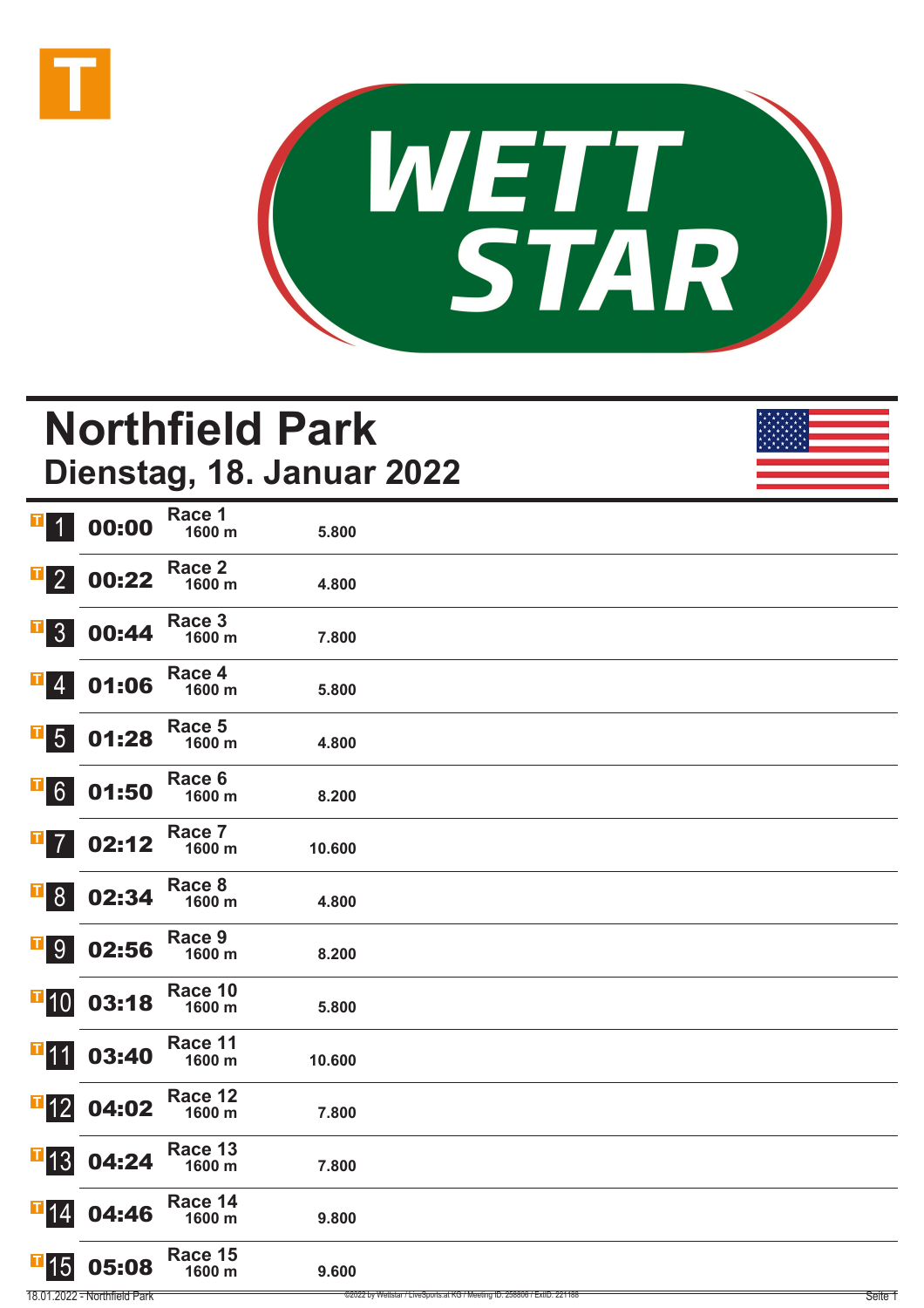| Air Assault             | 12             | Cougar Bait          | 10    | Innocent Victim    | 5  | Pb's On Fire          | 5  | Stone Fire Hanover        | 3  |
|-------------------------|----------------|----------------------|-------|--------------------|----|-----------------------|----|---------------------------|----|
| American Colt N         | 11             | Credit Ace           | 8     | Island Jet         |    | <b>Phantom Shadow</b> | 9  | Stonebridge Search        | 9  |
| America's Guest         | 3              | Dali Special         |       | Justapete          |    | Ponder On An Angel    |    | Stonecold Bluechip        |    |
| And I Quote             | 15             | Deep Breath          | 6     | Lady Valoroso      |    | Prologue              |    | <b>Striking Reality</b>   | 13 |
| And We'll See Ya        | 4              | Density Hanover      |       | Lancaster Hill     |    | Racing Fan            |    | Tango Star                | 10 |
| Arthur Pendragon        | 14             | Deseronto            | 14    | Liberal            |    | Rangers Z Tam         |    | Td's Legacy               |    |
| <b>B A Rocket</b>       | 13             | Dont Forget Muscle   | 8     | Lucky Ludwig       | 15 | <b>Real Vision</b>    |    | That's My Harley          |    |
| Benns Score Keeper      |                | Downwyn Shark        |       | Mach Stockn Barrel |    | <b>Red Pine</b>       |    | Themysteryisover          | 10 |
| Bet On Jack             |                | Dragon Purplechips   | 15    | Major Ace          |    | <b>River's Crest</b>  |    | Think Bigger              | 10 |
| <b>Betterluvtorock</b>  | 15             | Drew The Dragon      | 3     | Mancino            |    | Rocken Camnation      | 14 | <b>Tts Wonderful Lady</b> | 6  |
| Bettor's Choice         | $\overline{2}$ | E R Truevalue        | 13    | <b>Mcarter</b>     | 11 | Rollnthejoe           | 11 | Two Of Hardts             |    |
| Blakemore               | 14             | Fast Art             |       | Mcdaggar           | 13 | Romping Rodeo         | 9  | U R Drivingme Nutz        | 9  |
| Bloodstockshalltab      | 12             | Finish Line          | 8     | Mcleish            |    | Rose Run Warrior      | 11 | Umpire Hanover            | 15 |
| Bo Nanza Chip           |                | Flash Lauxmont       | 13    | Media Buzz         |    | Royhill               | 11 | Unloaded N                | 14 |
| Bone A Fide Babe        | 8              | Forget The Magic     | $6\,$ | Mesmerized         | 12 | Said My Name          | 9  | Vintage Grand             | 14 |
| Bound To Score          | 10             | Frankiepark          | 3     | Move Over Some     | 8  | Sammy Said            |    | Watt A Hardt              | 14 |
| <b>Buckeye Boy</b>      | 10             | Gimme Sunshine       | 15    | My Indiana         | 8  | <b>Shark Fantasy</b>  |    | Wegottatruckyea           | 5  |
| <b>Century Seelster</b> | 6              | Gotit                |       | News Watch         | 10 | Shoot The Odds        | 9  | Westcoast Dragon          | 6  |
| Cincinnati Miss         |                | <b>Grits N Gravy</b> |       | Nice Big Jer       | 15 | Slated To Win         | 12 | Western Exposure          | 14 |
| Clairmont               | 13             | He'snosweetie        |       | No Pulse Richie    | 13 | Soho Begonia          |    | Western Jenna             | 15 |
| Coach Loman             | 11             | Horns For Three      |       | Norman Skidd Marks | 12 | Some More Prince      | 12 | Wiggle This               | 11 |
| Compass Rose Dc         |                | Hp Patriote          | 13    | Octave             |    | Spc Ryan P Jayne      | 11 | Willow Mill Gal           | 15 |
| <b>Consus Victory</b>   | 12             | Hs Judy Jetson       |       | Overserved         |    | St Lads Guru          |    | Willy's Last Wish         | 9  |
| Cookiemansmanhardt      | 9              | Ima Ironman          |       | Party's Jet        | 10 | Starlitblackdragon    |    | Windsun Missile           | 12 |
| Copper Coast A          |                | Indigo K             | 8     | Pavaratti Bluechip | 10 | Stay In Your Place    |    | Worth A Whisper           | 12 |
|                         |                |                      |       |                    |    |                       |    |                           |    |

### **WANN STARTET IHR JOCKEY / FAHRER...**

| Aaron Merriman    | 1,2,3,4,5,6,7,8,9,10,11,12,13,14,15               |                   |                   | Angus Lake            | 8.15                           |
|-------------------|---------------------------------------------------|-------------------|-------------------|-----------------------|--------------------------------|
| Anthony Macdonald |                                                   | Art Mc Ilmurray   |                   | <b>Billy Davis Jr</b> | 1,3,4,5,6,7,8,9,10,11,12,13,14 |
| Chris Lems        | 1,2,3,4,5,6,7,8,9,10,11,12,13,14                  |                   |                   | <b>Chris Preslev</b>  |                                |
| David Lake        | 2, 3, 4, 5, 8, 9, 10, 12, 14, 15                  | Denny Bucceri     | 4, 11, 12, 13, 15 | Eric Tharps Jr.       |                                |
| Hunter Myers      | 1, 2, 3, 4, 5, 6, 7, 8, 9, 10, 11, 12, 13, 14, 15 |                   |                   | Jason Thompson        | 6,7,8,11,13,14,15              |
| Joey Mapes        | 9.10                                              | Justin Irvine     | 2,9,10,14         | Keith Kash Jr         | 1, 3, 5, 9, 10, 11, 13, 14, 15 |
| Kurt Sugg         | 2, 3, 4, 5, 6, 7, 8, 9, 10, 11, 12, 13, 14, 15    |                   |                   | Luke Ebersole         | 1,2,4,5,8,11,12,15             |
| Mark Headworth    | 3.13                                              | <b>Tim Deaton</b> |                   | <b>Tim Driver</b>     | 6.12                           |
| Wyatt Irvine      |                                                   |                   |                   |                       |                                |

#### **WANN STARTET IHR TRAINER...**

| Amanda Mills           | 10.15       | Angus Lake            | 8.15      | Ann Russell            |          | Art Mc Ilmurray       | 2,5,7,10        |
|------------------------|-------------|-----------------------|-----------|------------------------|----------|-----------------------|-----------------|
| <b>Barb Lewis</b>      |             | <b>Bill Rhoades</b>   | 4,11,13   | <b>Bob Eidens</b>      |          | <b>Brandon Presto</b> |                 |
| <b>Brittany Baker</b>  |             | C Brian Loney         | 14        | Calvin Hollar          |          | Chris Allen           | 2,5,7,9,10      |
| Clair Umholtz          | 9,11,12     | Cory Kreiser          | 4.5.10.12 | <b>Courtney Makin</b>  | 2,5,8,15 | Crist Hershberger     |                 |
| Dairl Evans Jr         |             | Daniel Miller         |           | David H Miller         |          | David Lake            | 3,9,14          |
| Ed Konrad              |             | <b>Edward Miller</b>  | 12.14     | Gerald Maladv          | 3,14     | Henry Beachy          |                 |
| Herman Hagerman        | 2,14        | James Stiltner li     | 10,15     | Jason Mcginnis         |          | Jayne Weller          | 11              |
| Jessica Millner        | 7.8.12.13   | John G Wengerd        | 9,15      | John Oliverio          | 1.10.12  | John Sullivan         | 3,4             |
| Joseph Kramp           |             | June Du Russel        | 6.12      | Justin Irvine          |          | Keith Kash Jr         | 1, 3, 5, 14, 15 |
| Lanny Merriman         | 11          | Laurie Patistas       | 2.11      | Linda Main             | 13       | Luke Ebersole         | 12              |
| Marion Chupp           | 1,3,6,12,14 | Mark Ater Jr.         | 11.13     | Mark Headworth         | 3,13,14  | Mark Sundstrom        | 9               |
| Melvin Byler           | 7,15        | Nathan Bresnahan      | 13        | Paul Holzman           |          | Ray Farmer            | 13              |
| <b>Richard Zelenak</b> | 4,5         | <b>Rick Mapes</b>     | 9         | <b>Robert Coblentz</b> |          | Ron Burke             |                 |
| Ryan Deaton            |             | Sam Schillaci         | 4,7       | <b>Scott Betts</b>     | 7,8      | Sean Mapes            | 10,14           |
| Shawn Johnston         |             | Steven Bush           | 1,8       | <b>Steven Walters</b>  | 8,12     | <b>Steven Weiss</b>   | 10              |
| Sue Stockwell          | 10          | Thomas Litt           | 15        | Tom Hall               | 4,11,13  | Tom O'Donnell         |                 |
| <b>Tommy Vosick</b>    | 13          | <b>Tricia Shepard</b> | 2,4,5     | <b>Vincent Miller</b>  |          | <b>Wendy Cox</b>      |                 |
| Zach Tackett           | 15          |                       |           |                        |          |                       |                 |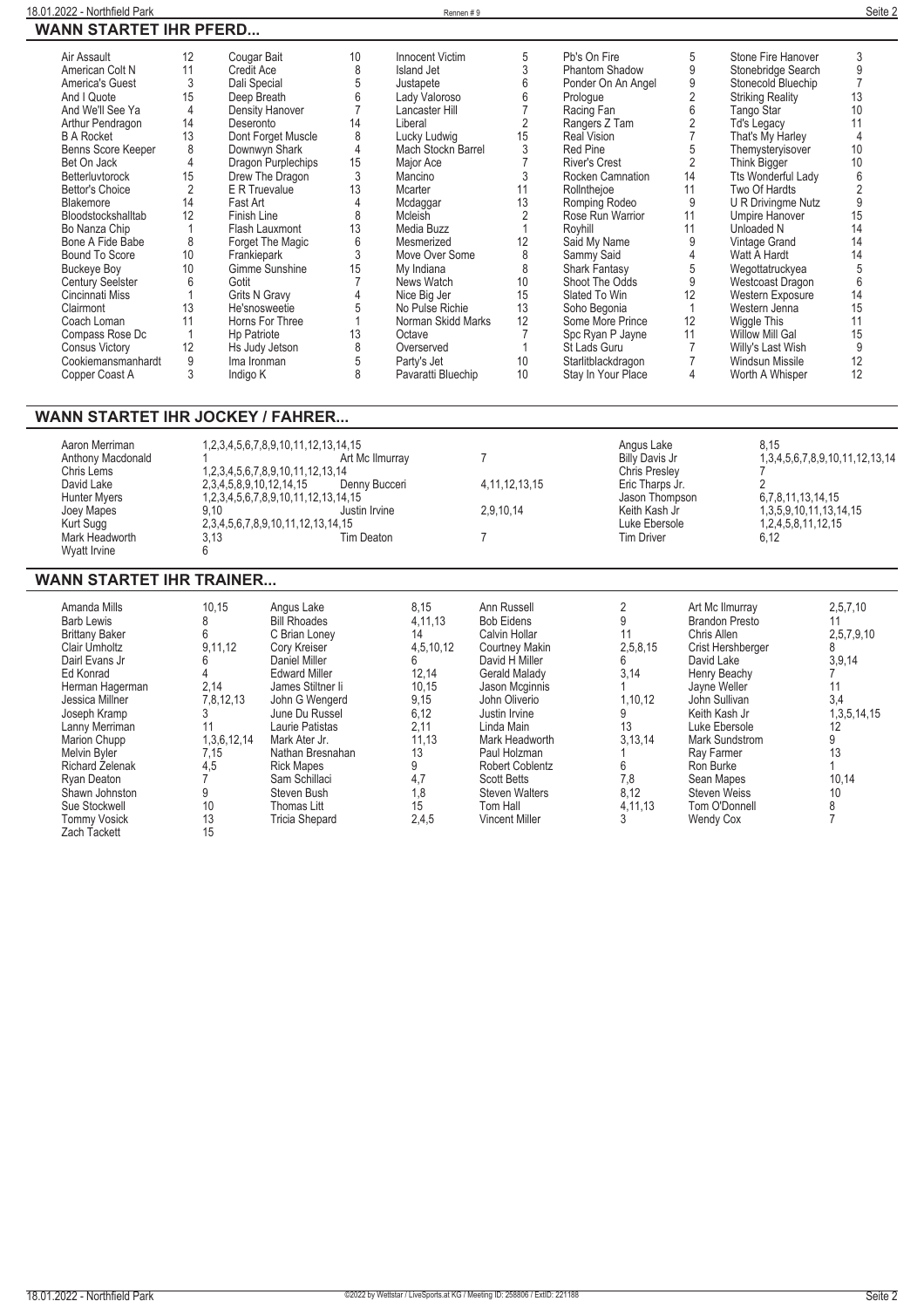**1600 m**

| IΤI                     | 1600 m<br>5.800                                                         | Race 1                                                                                                                                                                                 |
|-------------------------|-------------------------------------------------------------------------|----------------------------------------------------------------------------------------------------------------------------------------------------------------------------------------|
|                         |                                                                         | Rennpreis: 5.800<br>WINNERS OF NOT MORE THAN \$2000 IN LAST 4 STARTS (MARESIALLOWED 25%) THAT ARE N/W \$35,500 IN<br>2021-`22. NORTHFIELD TRAINER CHANGE HN 4 R. BENDIS TO J. OLIVERIO |
| 00:00                   |                                                                         |                                                                                                                                                                                        |
|                         |                                                                         |                                                                                                                                                                                        |
| 1600                    |                                                                         |                                                                                                                                                                                        |
| 1                       | <b>Bo Nanza Chip</b><br>6j. rotbraun W (Band's Gold Chip - Betteka)     |                                                                                                                                                                                        |
| 88.5                    | Trainer: Keith Kash Jr<br>Besitzer: Jd John Yoder, Three Rivers,        |                                                                                                                                                                                        |
|                         |                                                                         |                                                                                                                                                                                        |
| ML: 9,0                 | Keith Kash Jr                                                           |                                                                                                                                                                                        |
| $\overline{\mathbf{2}}$ | <b>Cincinnati Miss</b><br>10j. rotbraun S (Kadabra - Livias Image)      |                                                                                                                                                                                        |
|                         | Trainer: Ron Burke<br>Besitzer: Burke Racing Stable Llc, Fred           |                                                                                                                                                                                        |
| 88.5                    |                                                                         |                                                                                                                                                                                        |
| ML: 7,0                 | <b>Aaron Merriman</b>                                                   |                                                                                                                                                                                        |
| 3                       | <b>Compass Rose Dc</b><br>5j. rotbraun S (Uncle Peter - Pacific Legacy) |                                                                                                                                                                                        |
|                         | Trainer: Jason Mcginnis<br>Besitzer: Thestable Compass Rose Dc,         |                                                                                                                                                                                        |
| 63.5                    |                                                                         |                                                                                                                                                                                        |
| ML: 25,0                | <b>Anthony Macdonald</b>                                                |                                                                                                                                                                                        |
| 4                       | <b>Horns For Three</b><br>6j. rotbraun W (Credit Winner - Swoosh Hanov  |                                                                                                                                                                                        |
| 63.5                    | Trainer: John Oliverio<br>Besitzer: Pollack Racing Llc, Venetia, Pa     |                                                                                                                                                                                        |
|                         |                                                                         |                                                                                                                                                                                        |
| ML: 8,0                 | <b>Billy Davis Jr</b>                                                   |                                                                                                                                                                                        |
| 5                       | <b>Media Buzz</b><br>8j. rotbraun W (Explosive Matter - Lady Bar)       |                                                                                                                                                                                        |
| 59.0                    | Trainer: Steven Bush<br>Besitzer: Alvira L Fassett, Bridgeville, Pa     |                                                                                                                                                                                        |
|                         |                                                                         |                                                                                                                                                                                        |
| ML: 4,0                 | <b>Hunter Myers</b>                                                     |                                                                                                                                                                                        |
| 6                       | Soho Begonia<br>6j. grau W (Broadway Hall - Spritely Begonia)           |                                                                                                                                                                                        |
| 65.8                    | Trainer: Paul Holzman<br>Besitzer: Ameer Najor, West Bloomfield         |                                                                                                                                                                                        |
|                         |                                                                         |                                                                                                                                                                                        |
| ML: 26,0                | <b>Luke Ebersole</b>                                                    |                                                                                                                                                                                        |
|                         | <b>Overserved</b><br>5j. rotbraun W (Explosive Matter - Afterimage)     |                                                                                                                                                                                        |
| 72.6                    | Trainer: Marion Chupp<br>Besitzer: Mahlon Wayne Stoltzfus, Mille        |                                                                                                                                                                                        |
|                         |                                                                         |                                                                                                                                                                                        |
| ML: 6,0                 | <b>Chris Lems</b>                                                       |                                                                                                                                                                                        |
| Ergebnis:               | Quoten:                                                                 |                                                                                                                                                                                        |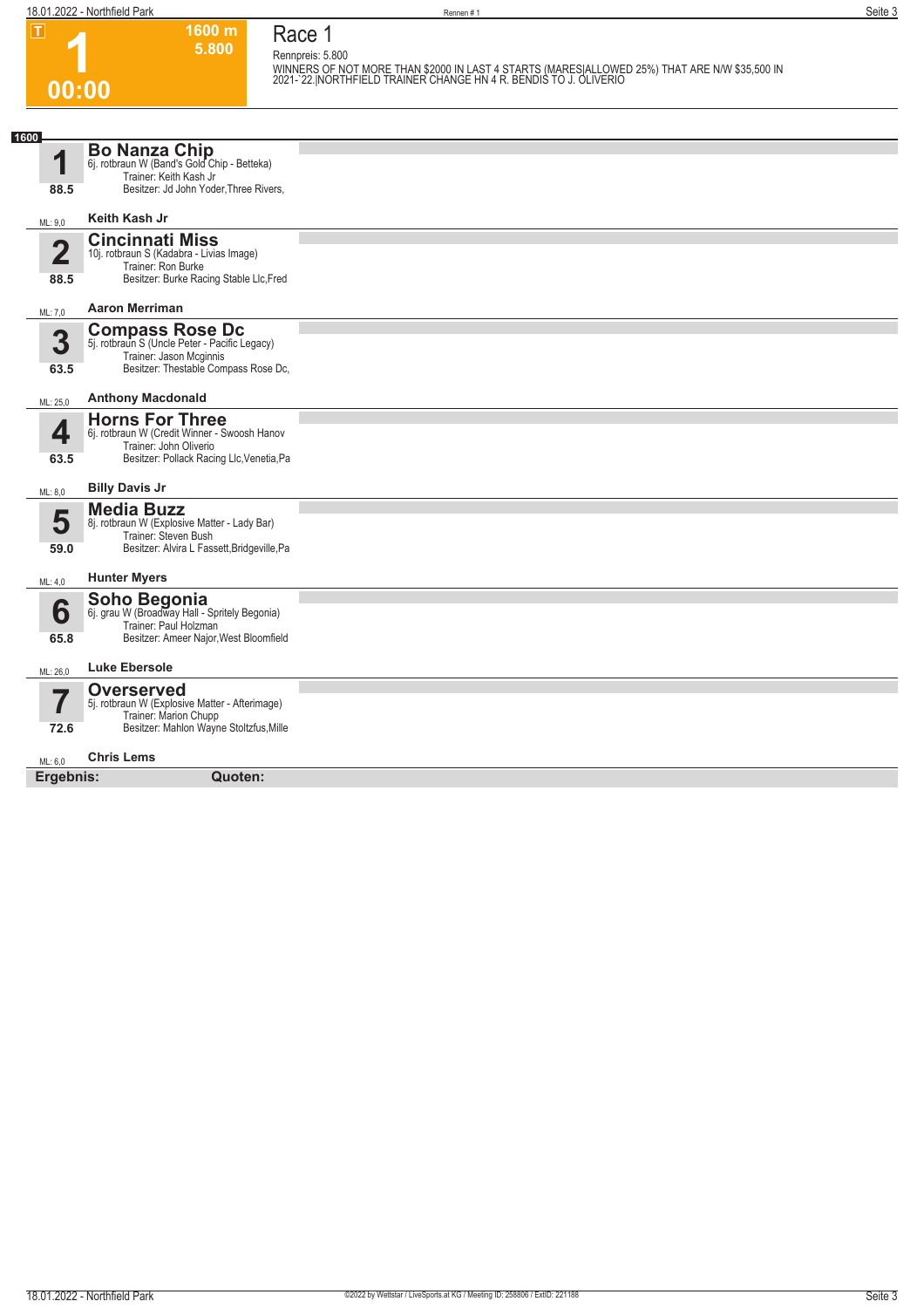**00:22**



**1600 m 4.800 Race 2 Rennpreis: 4.800**

NON WINNERS \$1000 IN LAST 4 STARTS THAT ARE N/W|\$25,000 IN 2021-`22. AE: CLAIMING \$5,000 (WITH ALLOWANCES)|THAT<br>ARE N/W \$2000 IN LAST 4 STARTS. NORTHFIELD HN 4 & HN 8 UNCOUPLED DUE TO BONAFIDE SEPARATE OWNERSHIP

| 1600                            |                                                                                                                                                                                 |                                                                                                                           |                                        |                                      |                                                                                                        |                                                                                                                                                                                      |
|---------------------------------|---------------------------------------------------------------------------------------------------------------------------------------------------------------------------------|---------------------------------------------------------------------------------------------------------------------------|----------------------------------------|--------------------------------------|--------------------------------------------------------------------------------------------------------|--------------------------------------------------------------------------------------------------------------------------------------------------------------------------------------|
| 1<br>74.8<br>ML: 16,0           | <b>Bettor's Choice</b><br>13j. grau W (Bettor's Delight - Madura)<br>Trainer: Ann Russell<br>Besitzer: Erin Spychala, Pinckney, Mi<br><b>David Lake</b><br><b>Rangers Z Tam</b> | 16.12 Northfield Park<br>09.12 Northfield Park<br>02.12 Northfield Park<br>18.11 Northfield Park<br>05.11 Northfield Park | 1<br>4<br>1<br>8<br>4                  | 1600<br>1600<br>1600<br>1600<br>1600 | .2 Wrennir Ronnie<br>12,3 Smith Tyler<br>6.5 Smith Tyler<br>88,2 Smith Tyler<br>2.0 Merriman Aaron     | Bettorschoice, Dannynoonan, Canrepeat<br>Omahasurvivor, Tred, Truetomach<br>Bettorschoice, Tred, Bryndanstoy<br>Curator, Testofwill, Mustangtom<br>Machalangelo, Bryndanstoy, Hallin |
| $\overline{\mathbf{2}}$<br>83.9 | 7j. grau W (All Speed Hanover - Our May Wes<br>Trainer: Courtney Makin<br>Besitzer: Courtney E Makin, Columbus                                                                  |                                                                                                                           |                                        |                                      |                                                                                                        |                                                                                                                                                                                      |
| ML: 35,0                        | <b>Kurt Sugg</b>                                                                                                                                                                |                                                                                                                           |                                        |                                      |                                                                                                        |                                                                                                                                                                                      |
| 3<br>72.6                       | <b>You Said It</b><br>7j. grau W (Well Said - Kats Treasure)<br>Trainer: Tricia Shepard<br>Besitzer: Gerald J Orrico, Carteret, Nj                                              |                                                                                                                           |                                        |                                      |                                                                                                        |                                                                                                                                                                                      |
| ML: 21,0                        | Eric Tharps Jr.                                                                                                                                                                 |                                                                                                                           |                                        |                                      |                                                                                                        |                                                                                                                                                                                      |
| 4<br>59.0                       | <b>Two Of Hardts</b><br>4j. rotbraun W (Manhardt - Dance In The Wind<br>Trainer: Chris Allen<br>Besitzer: P T Stable, Brick, Nj                                                 |                                                                                                                           |                                        |                                      |                                                                                                        |                                                                                                                                                                                      |
| ML: 55,0                        | <b>Hunter Myers</b>                                                                                                                                                             |                                                                                                                           |                                        |                                      |                                                                                                        |                                                                                                                                                                                      |
| 5<br>88.5<br>ML: 4,0            | <b>Mcleish</b><br>8j. rotbraun W (Mcardle - Misster Wilker)<br>Trainer: Laurie Patistas<br>Besitzer: Laurie M Patistas, Hamburg, N<br><b>Aaron Merriman</b>                     |                                                                                                                           |                                        |                                      |                                                                                                        |                                                                                                                                                                                      |
|                                 |                                                                                                                                                                                 |                                                                                                                           |                                        |                                      |                                                                                                        |                                                                                                                                                                                      |
| 6<br>74.8                       | <b>Liberal</b><br>11j. grau W (I Am A Fool - Western Goddess)<br>Trainer: Art Mc Ilmurray<br>Besitzer: Staci V Malady, Rives Junctio                                            | 12.08 Spr<br>07.08 Altmt<br>30.07 Char<br>27.07 Marsh                                                                     | 5<br>$\overline{\mathbf{2}}$<br>4<br>1 | 1600<br>1600<br>1600<br>1600         | 11,6 Cavett Cornelius<br><b>Cavett Cornelius</b><br><b>Cavett Cornelius</b><br><b>Cavett Cornelius</b> | Indianajonest, Lostintheshuffle, Codeyshark<br>Handnharleythejet, Liberal, Bigmatty<br>Liberal-, Bigmatty+, Straightredone+<br>Liberal, Shakemoffcowboi, Majormayhem                 |
| ML: 5,0                         | <b>Justin Irvine</b>                                                                                                                                                            | 23.07 Albn                                                                                                                | $\overline{2}$                         | 1600                                 | <b>Cavett Cornelius</b>                                                                                | Dustydunes, Liberal, Mistermoni                                                                                                                                                      |
| 7<br>72.6                       | <b>Prologue</b><br>7j. rotbraun H (Big Jim - Hornby Heart)<br>Trainer: Herman Hagerman<br>Besitzer: Terrence D Smith, Lancaster,                                                |                                                                                                                           |                                        |                                      |                                                                                                        |                                                                                                                                                                                      |
| ML: 6,0                         | <b>Chris Lems</b>                                                                                                                                                               |                                                                                                                           |                                        |                                      |                                                                                                        |                                                                                                                                                                                      |
| 8<br>65.8                       | <b>River's Crest</b><br>8j. rotbraun W (Roddy's Bags Again - Eastern<br>Trainer: Chris Allen<br>Besitzer: David A Beachy, Berlin, Oh<br><b>Luke Ebersole</b>                    |                                                                                                                           |                                        |                                      |                                                                                                        |                                                                                                                                                                                      |
| ML: 21.0                        |                                                                                                                                                                                 |                                                                                                                           |                                        |                                      |                                                                                                        |                                                                                                                                                                                      |
| Ergebnis:                       | Quoten:                                                                                                                                                                         |                                                                                                                           |                                        |                                      |                                                                                                        |                                                                                                                                                                                      |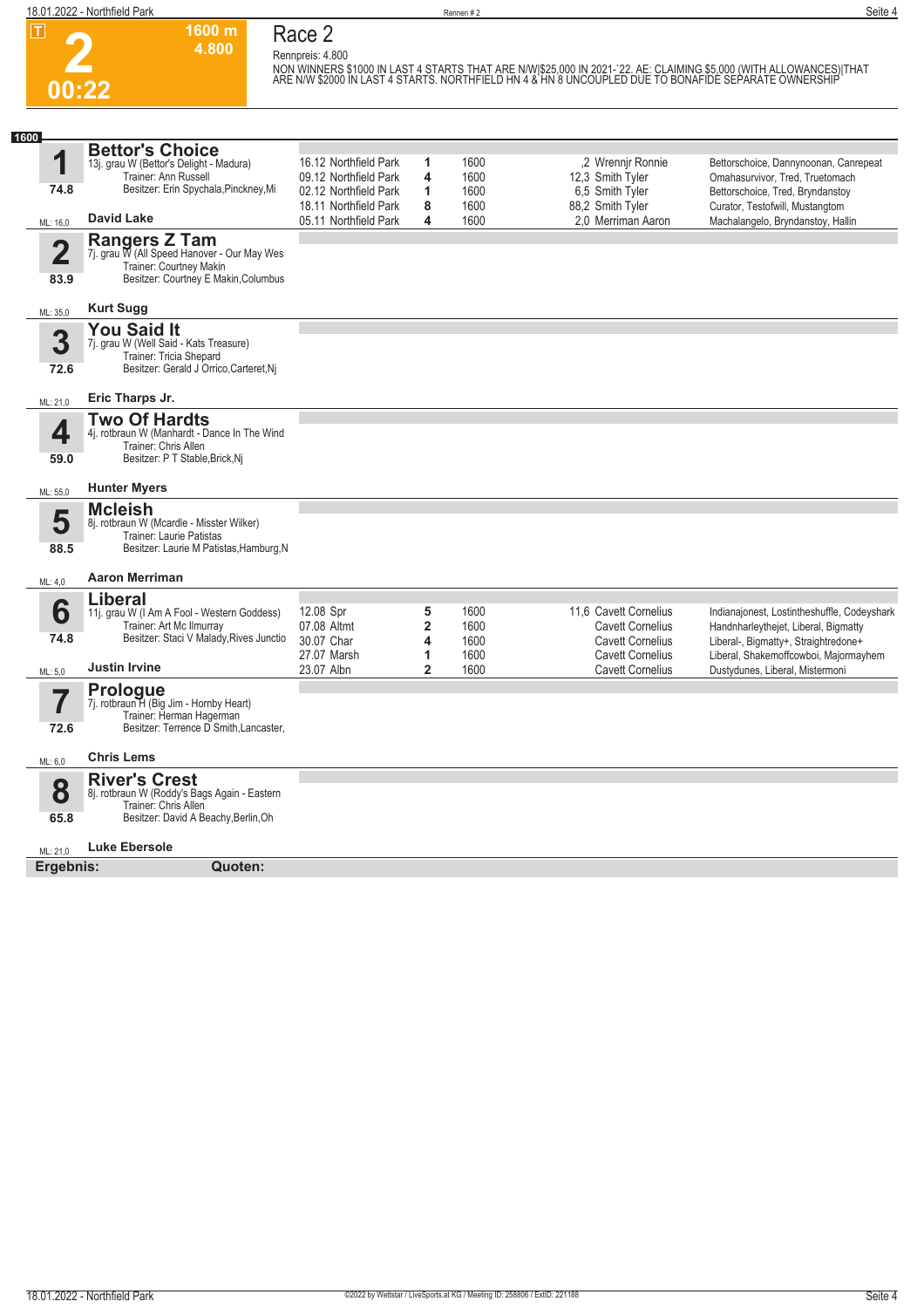**1600 m 7.800**  **Race 3 Rennpreis: 7.800**

| <b>The Contract of the Contract of the Contract</b> | ווו טטט<br>7.800                                                                                                                                                  | Race o<br>Rennpreis: 7.800<br>NON WINNERS \$3500 IN LAST 4 STARTS. NORTHFIELD |                                        |                              |                                                                                                  |                                                                                                                                                                        |
|-----------------------------------------------------|-------------------------------------------------------------------------------------------------------------------------------------------------------------------|-------------------------------------------------------------------------------|----------------------------------------|------------------------------|--------------------------------------------------------------------------------------------------|------------------------------------------------------------------------------------------------------------------------------------------------------------------------|
| 00:44                                               |                                                                                                                                                                   |                                                                               |                                        |                              |                                                                                                  |                                                                                                                                                                        |
|                                                     |                                                                                                                                                                   |                                                                               |                                        |                              |                                                                                                  |                                                                                                                                                                        |
| 1600<br>1<br>72.6                                   | Frankiepark<br>5j. rotbraun W (Rockin Image - Myplaceontheb<br>Trainer: Marion Chupp<br>Besitzer: Dm Equine Llc, Millersburg, Oh                                  |                                                                               |                                        |                              |                                                                                                  |                                                                                                                                                                        |
| ML: 4,0                                             | <b>Chris Lems</b>                                                                                                                                                 |                                                                               |                                        |                              |                                                                                                  |                                                                                                                                                                        |
| $\overline{\mathbf{2}}$<br>83.9                     | <b>Stone Fire Hanover</b><br>9j. grau W (Dragon Again - Skateboard)<br>Trainer: Gerald Malady<br>Besitzer: Gerald J Malady, Jackson, Mi                           |                                                                               |                                        |                              |                                                                                                  |                                                                                                                                                                        |
| ML: 11,0                                            | <b>Kurt Sugg</b>                                                                                                                                                  |                                                                               |                                        |                              |                                                                                                  |                                                                                                                                                                        |
| 3<br>59.0                                           | <b>Mancino</b><br>6j. rotbraun W (Sunshine Beach - Ladycino)<br>Trainer: Joseph Kramp<br>Besitzer: Rosy E Weaver, Beach City, O                                   |                                                                               |                                        |                              |                                                                                                  |                                                                                                                                                                        |
| ML: 5,0                                             | <b>Hunter Myers</b>                                                                                                                                               |                                                                               |                                        |                              |                                                                                                  |                                                                                                                                                                        |
| 4<br>88.5                                           | <b>Copper Coast A</b><br>12j. rotbraun W (Modern Art - Katasopos)<br>Trainer: Keith Kash Jr<br>Besitzer: Jay L Tauber, East Brunswick,                            |                                                                               |                                        |                              |                                                                                                  |                                                                                                                                                                        |
| ML: 10,0                                            | Keith Kash Jr                                                                                                                                                     |                                                                               |                                        |                              |                                                                                                  |                                                                                                                                                                        |
| 5<br>74.8                                           | <b>Island Jet</b><br>12j. rotbraun W (Jereme's Jet - Nojoke Island)<br>Trainer: Mark Headworth<br>Besitzer: River Roubaix, Marblehead, O<br><b>Mark Headworth</b> | 14.12 Saratoga<br>07.12 Saratoga<br>30.11 Saratoga<br>23.11 Saratoga          | 4<br>1<br>3<br>1                       | 1600<br>1600<br>1600<br>1600 | 9,4 Bouchard Stephane<br>1,1 Bouchard Stephane<br>9,1 Bouchard Stephane<br>3.3 Bouchard Stephane | Panperofirpo, Betonroulette, Whogoesfirst<br>Islandjet, Theseyesrcrying, Luckytimes<br>Mysugardaddy, Betonroulette, Islandjet<br>Islandjet, Fancyfootwork, Forevergood |
| ML: 21,0                                            |                                                                                                                                                                   | 16.11 Saratoga                                                                | $\overline{7}$                         | 1600                         | 5.9 Derue Jordan                                                                                 | Ducdorleans, Betonroulette, Moneytwitcha                                                                                                                               |
| 6<br>74.8                                           | <b>Mach Stockn Barrel</b><br>11j. rotbraun W (Mach Three - Timeless Classi<br>Trainer: David Lake<br>Besitzer: Taylor Dawn Novak, Rives Ju                        | 15.10 Lon<br>30.09 Moh<br>12.09 Moh<br>24.08 Kd                               | 6<br>6<br>7<br>$\overline{\mathbf{r}}$ | 1600<br>1600<br>1600<br>1600 | 61,0 Filion Sylvain R<br>2,9 Filion Sylvain R<br>69,6 Filion Sylvain R<br>5,9 Forward Brad O     | Allstarseelster, Hunchman, Openingline<br>Plhaymaker, Wacobruiser, Dravenseelster<br>Okgladiator, Majorhomer, Poppopjoe<br>Princeclyde, Electricwestern, Kingroyalty   |
| ML: 21,0                                            | <b>David Lake</b>                                                                                                                                                 | 08.08 Moh                                                                     | 6                                      | 1600                         | 8,5 Davisjr Billy J                                                                              | Canadianedition, Italianrebel, Marcodevie                                                                                                                              |
| 88.5                                                | <b>America's Guest</b><br>7j. rotbraun W (American Ideal - Thumbprint)<br>Trainer: John Sullivan<br>Besitzer: Michael S Marocco, Livonia, Mi                      |                                                                               |                                        |                              |                                                                                                  |                                                                                                                                                                        |
| ML: 24,0                                            | <b>Aaron Merriman</b>                                                                                                                                             |                                                                               |                                        |                              |                                                                                                  |                                                                                                                                                                        |
| 8<br>63.5                                           | <b>Drew The Dragon</b><br>7j. rotbraun W (Dragon Again - Plan On It)<br>Trainer: Vincent Miller<br>Besitzer: Jeffrey J Miller, Sugarcreek, O                      |                                                                               |                                        |                              |                                                                                                  |                                                                                                                                                                        |
|                                                     |                                                                                                                                                                   |                                                                               |                                        |                              |                                                                                                  |                                                                                                                                                                        |
| ML: 21,0                                            | <b>Billy Davis Jr</b>                                                                                                                                             |                                                                               |                                        |                              |                                                                                                  |                                                                                                                                                                        |
| Ergebnis:                                           | Quoten:                                                                                                                                                           |                                                                               |                                        |                              |                                                                                                  |                                                                                                                                                                        |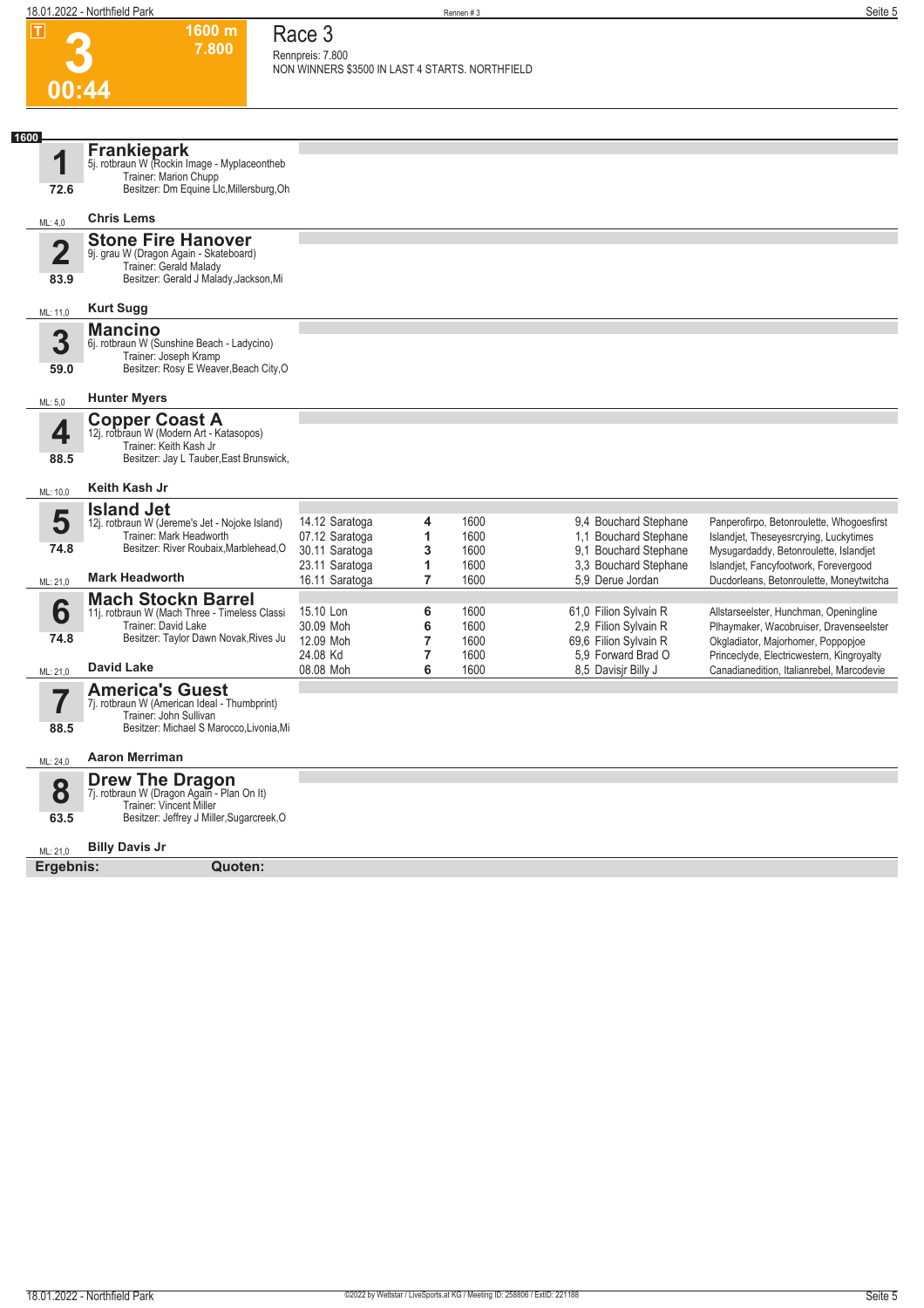**1600 m 5.800**  **Race 4 Rennpreis: 5.800**

**CLAIMING \$6000 (WITH ALLOWANCES). NORTHFIELD TRAINER|CHANGE HN 6 J. LLOYD TO C. KREISER** 

## **4 01:06**

| 1600<br>1               | <b>Grits N Gravy</b><br>11j. schwarz W (Daylon Frontier - Casimir Hug<br>Trainer: Bill Rhoades                                        |                                      |             |                      |                                                 |                                                                                                                           |
|-------------------------|---------------------------------------------------------------------------------------------------------------------------------------|--------------------------------------|-------------|----------------------|-------------------------------------------------|---------------------------------------------------------------------------------------------------------------------------|
| 88.5                    | Besitzer: Vip Internet Stable Llc, Piscata                                                                                            |                                      |             |                      |                                                 |                                                                                                                           |
| ML: 28.0                | <b>Aaron Merriman</b>                                                                                                                 |                                      |             |                      |                                                 |                                                                                                                           |
| $\overline{\mathbf{2}}$ | <b>That's My Harley</b><br>10j. rotbraun W (Dragon Again - Scylla Hanov<br>Trainer: Richard Zelenak                                   |                                      |             |                      |                                                 |                                                                                                                           |
| 74.8                    | Besitzer: Denmar Stable Of Fla, Ft Myer                                                                                               |                                      |             |                      |                                                 |                                                                                                                           |
| ML: 26,0                | <b>David Lake</b>                                                                                                                     |                                      |             |                      |                                                 |                                                                                                                           |
| 3                       | <b>Bet On Jack</b><br>4j. schwarz W (Shadow Play - Bet On Sis)<br>Trainer: Sam Schillaci                                              |                                      |             |                      |                                                 |                                                                                                                           |
| 59.0                    | Besitzer: Schillaci Stables Llc, Macedon                                                                                              |                                      |             |                      |                                                 |                                                                                                                           |
| ML: 35,0                | <b>Hunter Myers</b>                                                                                                                   |                                      |             |                      |                                                 |                                                                                                                           |
| 4                       | <b>Stay In Your Place</b><br>8j. rotbraun W (Mr Wiggles - Southwind Tahiti)<br>Trainer: John Sullivan                                 |                                      |             |                      |                                                 |                                                                                                                           |
| 72.6                    | Besitzer: John A Sullivan, Canonsburg,                                                                                                |                                      |             |                      |                                                 |                                                                                                                           |
| ML: 3,0                 | <b>Chris Lems</b>                                                                                                                     |                                      |             |                      |                                                 |                                                                                                                           |
| 5                       | <b>Sammy Said</b><br>10j. schwarz W (Well Said - Rosie's Pride)<br>Trainer: Ed Konrad                                                 |                                      |             |                      |                                                 |                                                                                                                           |
| 65.8                    | Besitzer: Edward M Konrad, Perrysburg                                                                                                 |                                      |             |                      |                                                 |                                                                                                                           |
| ML: 26,0                | <b>Luke Ebersole</b>                                                                                                                  |                                      |             |                      |                                                 |                                                                                                                           |
| 6<br>63.5               | <b>Fast Art</b><br>5j. rotbraun W (Dragon Again - Western Power<br>Trainer: Cory Kreiser<br>Besitzer: Cory Kreiser, Northfield, Oh; M |                                      |             |                      |                                                 |                                                                                                                           |
| ML: 13,0                | <b>Billy Davis Jr</b>                                                                                                                 |                                      |             |                      |                                                 |                                                                                                                           |
| $\overline{\mathbf{Z}}$ | <b>And We'll See Ya</b><br>12j. rotbraun W (Tell All - Classical Lady)                                                                | 05.10 Leb                            | 1           | 1600                 | 1.2 Noble Dan                                   | Andwellseeya, Lostjewels, Docsyankee                                                                                      |
| 72.6                    | Trainer: Tricia Shepard<br>Besitzer: Gina Young, Rural Valley, Pa                                                                     | 28.09 Hop<br>19.09 Dela<br>07.09 Scd | 9<br>1<br>1 | 1600<br>1600<br>1600 | 5.5 Noble Dan<br>1.4 Noble Dan<br>2.9 Noble Dan | Torrington, Riskmanagement, Blueridgedoc<br>Andwellseeya, Nobletrick, Turfburner<br>Andwellseeya, Limelightbeach, Sqtgrit |
| ML: 26,0                | <b>Denny Bucceri</b>                                                                                                                  | 31.08 Scd                            | 1           | 1600                 | 11.4 Noble Dan                                  | Andwellseeya, Medolandjate, Suncapade                                                                                     |
| 8                       | <b>Downwyn Shark</b><br>7j. rotbraun W (Shadyshark Hanover - Curls)<br>Trainer: Tom Hall                                              |                                      |             |                      |                                                 |                                                                                                                           |
| 83.9                    | Besitzer: Daniel A Chansky, Keysville, V                                                                                              |                                      |             |                      |                                                 |                                                                                                                           |
| ML: 16,0                | <b>Kurt Sugg</b>                                                                                                                      |                                      |             |                      |                                                 |                                                                                                                           |
| Ergebnis:               | Quoten:                                                                                                                               |                                      |             |                      |                                                 |                                                                                                                           |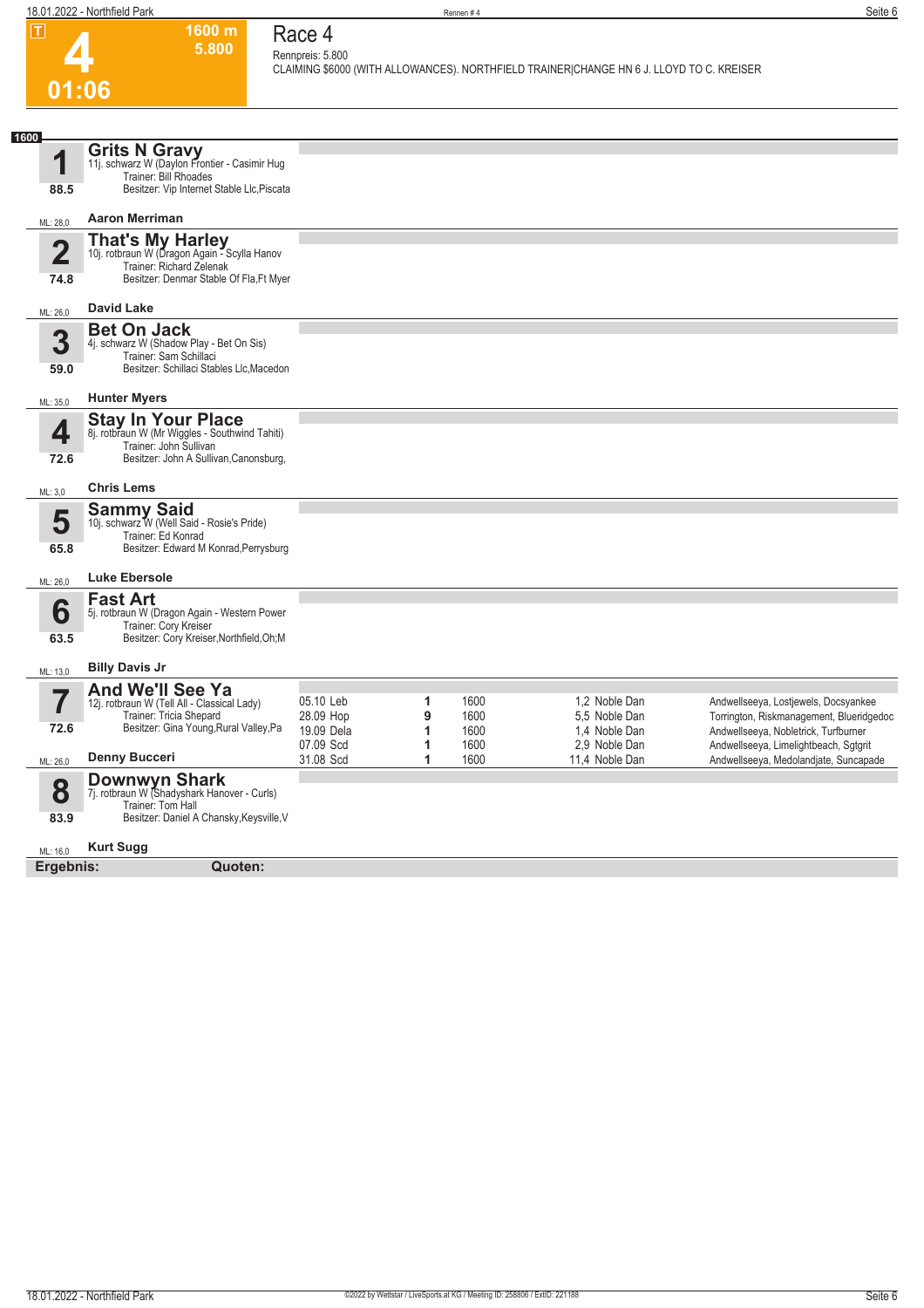

## **Race 5**

**1600 m 4.800** 

**Rennpreis: 4.800**

NON WINNERS \$1000 IN LAST 4 STARTS THAT ARE N/W|\$25,000 IN 2021-`22. AE: CLAIMING \$5000 (WITH ALLOWANCES)|THAT<br>ARE N/W \$2000 IN LAST 4 STARTS. NORTHFIELD HN 4 & HN 7 UNCOUPLED DUE TO BONAFIDE SEPARATE OWNERSHIP|TRAINER<br>CH

| 1600         |                                                                                                                                             |                                  |                              |                   |                                             |                                                                                          |
|--------------|---------------------------------------------------------------------------------------------------------------------------------------------|----------------------------------|------------------------------|-------------------|---------------------------------------------|------------------------------------------------------------------------------------------|
| 1<br>72.6    | <b>He'snosweetie</b><br>8j. rotbraun W (World Of Rocknroll - Bellatrist)<br>Trainer: Courtney Makin<br>Besitzer: Courtney E Makin, Columbus |                                  |                              |                   |                                             |                                                                                          |
|              |                                                                                                                                             |                                  |                              |                   |                                             |                                                                                          |
| ML: 8,0      | <b>Chris Lems</b>                                                                                                                           |                                  |                              |                   |                                             |                                                                                          |
| $\mathbf{2}$ | <b>Shark Fantasy</b><br>12j. rotbraun W (Four Starzzz Shark - Fantasiz<br>Trainer: Keith Kash Jr                                            | 28.11 Wdb<br>21.11 Wdb           | 5<br>$\overline{7}$          | 1600<br>1600      | 5,7 Mayotte Roger F<br>36,0 Mayotte Roger F | Whydontustay, Buggermax, Meetyouatmidni<br>Shocknrock, Soulfillindy, Zark                |
| 88.5         | Besitzer: Anthony E Sapienza, Bluffton,                                                                                                     | 07.11 Wdb<br>30.10 Moh           | 5<br>$\overline{\mathbf{2}}$ | 1600<br>1600      | 32,6 Mayotte Roger F<br>Mayotte Roger F     | Hesasensation, Zark, Akoya<br>Tarponhanover, Sharkfantasy, Stladslotto                   |
| ML: 16,0     | Keith Kash Jr                                                                                                                               | 18.10 Lon                        | $\overline{2}$               | 1600              | <b>Williams Mark</b>                        | Yankeeluke, Sharkfantasy, Excessive                                                      |
| 3<br>59.0    | <b>Red Pine</b><br>10j. rotbraun W (Ponder - Roses From Above)<br>Trainer: Chris Allen<br>Besitzer: Fly Fancy Stables, Nova, Oh             |                                  |                              |                   |                                             |                                                                                          |
| ML: 7.0      | <b>Hunter Myers</b>                                                                                                                         |                                  |                              |                   |                                             |                                                                                          |
| 4            | Wegottatruckyea<br>10j. rotbraun W (Rocknroll Hanover - Magic Of                                                                            |                                  |                              |                   |                                             |                                                                                          |
| 83.9         | Trainer: Tricia Shepard<br>Besitzer: Gina Young, Rural Valley, Pa                                                                           |                                  |                              |                   |                                             |                                                                                          |
| ML: 26,0     | <b>Kurt Sugg</b>                                                                                                                            |                                  |                              |                   |                                             |                                                                                          |
|              | <b>Dali Special</b>                                                                                                                         |                                  |                              |                   |                                             |                                                                                          |
| 5            | 10j. grau W (Dali - A La Carte Mindale)<br>Trainer: Art Mc Ilmurray                                                                         |                                  |                              |                   |                                             |                                                                                          |
| 74.8         | Besitzer: Janice G Staples, Novi, Mi                                                                                                        |                                  |                              |                   |                                             |                                                                                          |
| ML: 6,0      | <b>David Lake</b>                                                                                                                           |                                  |                              |                   |                                             |                                                                                          |
|              | Ima Ironman                                                                                                                                 |                                  |                              |                   |                                             |                                                                                          |
| 6            | 7j. rotbraun W (Art Major - I Kill Time)<br>Trainer: Cory Kreiser                                                                           |                                  |                              |                   |                                             |                                                                                          |
| 63.5         | Besitzer: Cory Kreiser, Northfield, Oh                                                                                                      |                                  |                              |                   |                                             |                                                                                          |
| ML: 9,0      | <b>Billy Davis Jr</b>                                                                                                                       |                                  |                              |                   |                                             |                                                                                          |
|              | <b>Innocent Victim</b>                                                                                                                      |                                  |                              |                   |                                             |                                                                                          |
| 7            | 12j. rotbraun W (Skydancer Hanover - Innocen<br>Trainer: Tricia Shepard                                                                     | 20.12 May                        | 5<br>1                       | 1600<br>1600      | 5.9 Wilfong Kyle                            | Foxvalleygeorge, Realfuture, Winordietrying                                              |
| 88.5         | Besitzer: Hailey & Vincent Maletz, New                                                                                                      | 12.12 May<br>27.11 Balmoral Park |                              | unpl 1600         | Wilfong Kyle<br><b>Wilfong Kyle</b>         | Innocentvictim, Cestlavie, Giddyupboy<br>Buffalojoe, Realfuture, Babyshoebuyer           |
| ML: 55,0     | <b>Aaron Merriman</b>                                                                                                                       | 20.11 Balmoral Park<br>30.05 May | 1                            | 1600<br>unpl 1600 | <b>Wilfong Kyle</b>                         | Innocentvictim, Frontierscout, Bluesrocketm<br>Middleagedcrazy, Jacknwater, Foxvalleypre |
|              | <b>Pb's On Fire</b>                                                                                                                         |                                  |                              |                   |                                             |                                                                                          |
| 8<br>65.8    | 7j. grau W (Panther Hanover - Dreams On Fire<br>Trainer: Richard Zelenak<br>Besitzer: Dts Racing Stable Llc, Toledo,                        |                                  |                              |                   |                                             |                                                                                          |
|              |                                                                                                                                             |                                  |                              |                   |                                             |                                                                                          |
| ML: 21,0     | Luke Ebersole                                                                                                                               |                                  |                              |                   |                                             |                                                                                          |
| Ergebnis:    | Quoten:                                                                                                                                     |                                  |                              |                   |                                             |                                                                                          |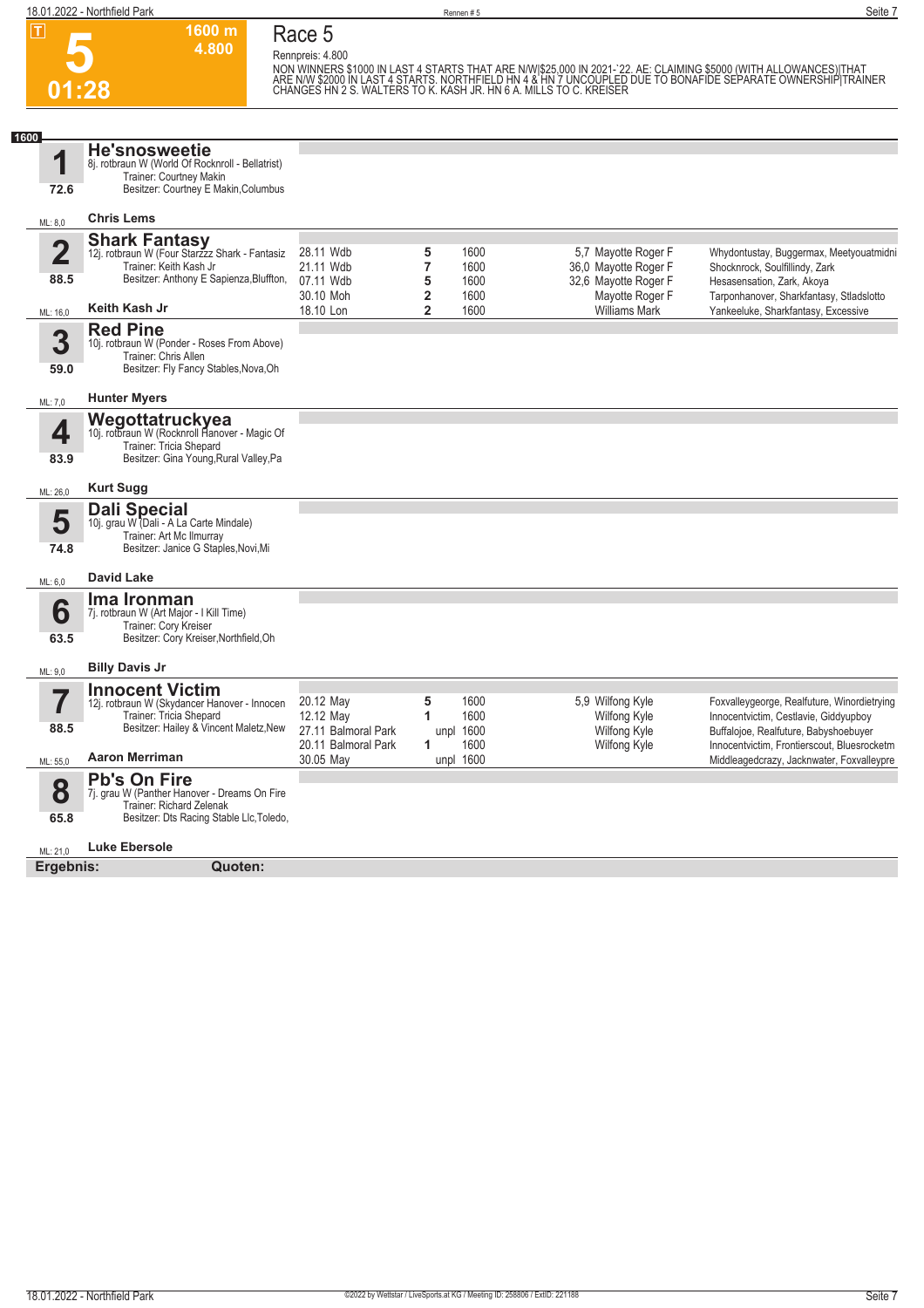**1600 m Race 6**

**8.200** 

**Rennpreis: 8.200**

| 01:50                           |                                                                                                                                                       | NON WINNERS 1 PARI-MUTUEL RACE OR \$10,000 LIFETIME.INORTHFIELD TRAINER CHANGE HN 2 J. O` BRIEN TO M. CHUPP HN<br>2 & HN 4 UNCOUPLED DUE TO BONAFIDE SEPARATE OWNERSHIP |
|---------------------------------|-------------------------------------------------------------------------------------------------------------------------------------------------------|-------------------------------------------------------------------------------------------------------------------------------------------------------------------------|
|                                 |                                                                                                                                                       |                                                                                                                                                                         |
| 1600<br>1<br>99.8               | Westcoast Dragon<br>5j. grau W (Custard The Dragon - Bareitall Ha<br>Trainer: June Du Russel<br>Besitzer: June V Du Russel, Millington,               |                                                                                                                                                                         |
| ML: 45,0                        | <b>Tim Driver</b>                                                                                                                                     |                                                                                                                                                                         |
| $\overline{\mathbf{2}}$<br>63.5 | <b>Century Seelster</b><br>5j. rotbraun S (Holiday Road - Charming To A<br>Trainer: Marion Chupp<br>Besitzer: Marion W Chupp, Millersburg,            |                                                                                                                                                                         |
| ML: 26,0                        | <b>Billy Davis Jr</b>                                                                                                                                 |                                                                                                                                                                         |
| 3<br>81.6                       | <b>Forget The Magic</b><br>4j. rotbraun W (Dontyouforgett - Magical Pum<br>Trainer: Daniel Miller<br>Besitzer: Riceland Acres Llc, Orrville, Oh       |                                                                                                                                                                         |
| ML: 45,0                        | <b>Jason Thompson</b>                                                                                                                                 |                                                                                                                                                                         |
| 4<br>72.6                       | <b>Lady Valoroso</b><br>4j. grau S (Coraggioso - Royal Waltz)<br>Trainer: Marion Chupp<br>Besitzer: Northwind Farm, Fredericksbu                      |                                                                                                                                                                         |
| ML: 8,0                         | <b>Chris Lems</b>                                                                                                                                     |                                                                                                                                                                         |
| 5<br>88.5                       | Deep Breath<br>5j. grau W (Deep Chip - Jailhouse Broad)<br>Trainer: Robert Coblentz<br>Besitzer: Robert R Coblentz, Apple Cre                         |                                                                                                                                                                         |
| ML: 24,0                        | <b>Aaron Merriman</b>                                                                                                                                 |                                                                                                                                                                         |
| 6<br>83.9                       | <b>Tts Wonderful Lady</b><br>4j. rotbraun S (Deep Chip - Tt's Lubrikate)<br>Trainer: Dairl Evans Jr<br>Besitzer: Timura Trotters Inc, Wooster,        |                                                                                                                                                                         |
| ML: 26,0                        | <b>Wyatt Irvine</b>                                                                                                                                   |                                                                                                                                                                         |
| I<br>83.9                       | Justapete<br>5j. rotbraun <sup>"</sup> W (Uncle Peter - Allied)<br>Trainer: Brittany Baker<br>Besitzer: Allan Schmucker Jr, Harlan, In                |                                                                                                                                                                         |
| ML: 26,0                        | <b>Kurt Sugg</b>                                                                                                                                      |                                                                                                                                                                         |
| 8<br>59.0                       | <b>Racing Fan</b><br>4j. rotbraun $\overline{S}$ (Cantab Hall - Racing Dreams)<br>Trainer: David H Miller<br>Besitzer: David H Miller, Salesville, Oh |                                                                                                                                                                         |
| ML: 10,0                        | <b>Hunter Myers</b>                                                                                                                                   |                                                                                                                                                                         |
| Ergebnis:                       | Quoten:                                                                                                                                               |                                                                                                                                                                         |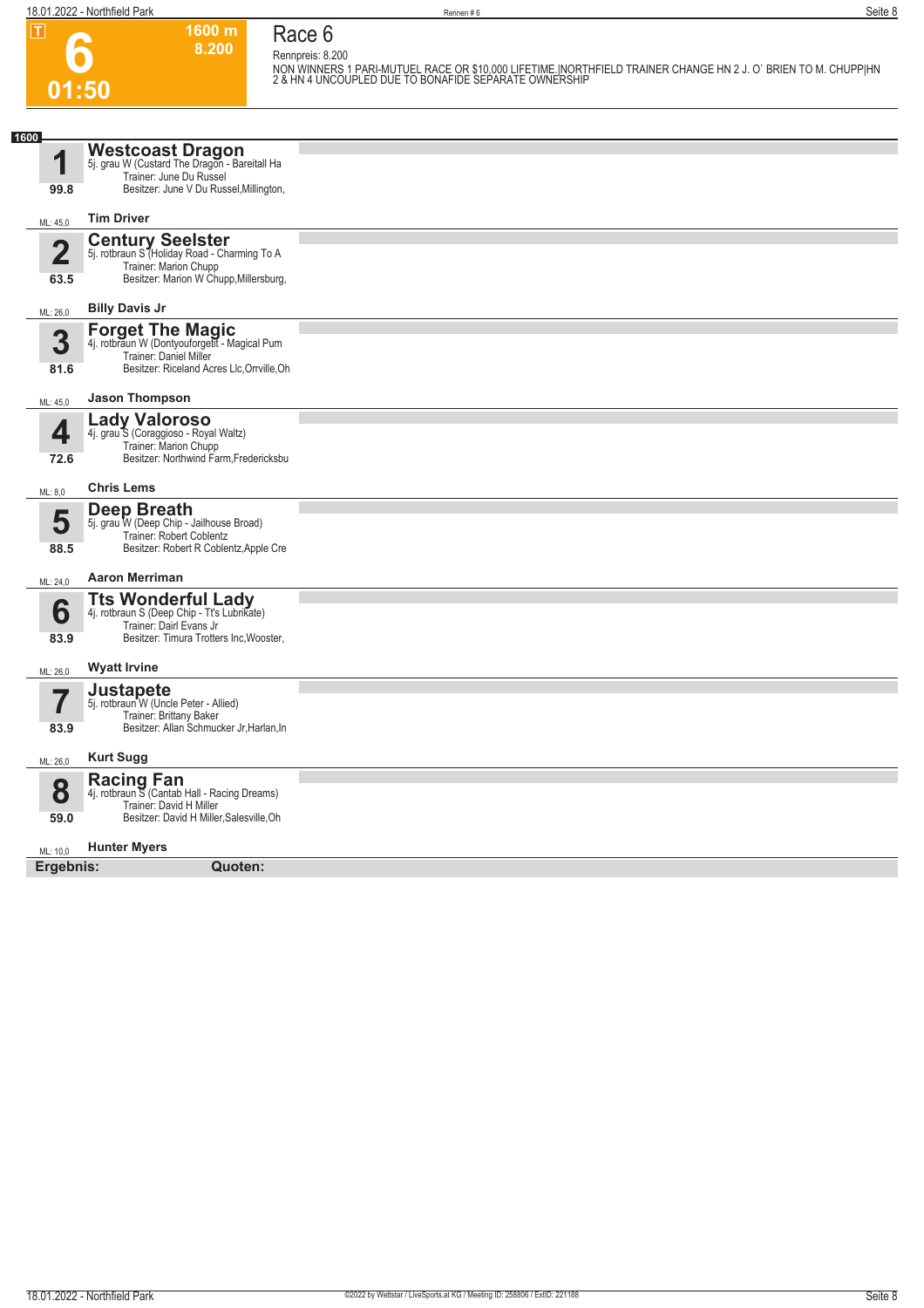**02:12**

**Race 7 Rennpreis: 10.600**

**1600 m 10.600** 

**NON WINNERS 4 PARI-MUTUEL RACES OR \$30,000 LIFETIME.|NO. 9 STARTS FROM 2ND TIER NORTHFIELD TRAINER CHANGES|HN 1 R. CASSAVAUGH TO C. ALLEN HN 7 R. MILLMAN TO R. DEATON HN 8 D. RUSH TO A. MC ILMURRAY** 

| 1600                   |                                                                                                                                      |  |
|------------------------|--------------------------------------------------------------------------------------------------------------------------------------|--|
| 1                      | <b>Gotit</b><br>5j. rotbraun W (Straight Shooting - Ifuwantitcu                                                                      |  |
| 81.6                   | Trainer: Chris Allen<br>Besitzer: Raelee Ann Beecher, Jackson                                                                        |  |
| ML: 26,0               | <b>Jason Thompson</b>                                                                                                                |  |
| $\overline{2}$<br>99.8 | <b>St Lads Guru</b><br>5j. rotbraun H (Warrawee Needy - Armbro Ann<br>Trainer: Wendy Cox<br>Besitzer: St Lads Farm, Belle River, On, |  |
|                        | <b>Tim Deaton</b>                                                                                                                    |  |
| ML: 13,0               | <b>Major Ace</b>                                                                                                                     |  |
| 3<br>63.5              | 4j. rotbraun W (Art Major - Flirtwithedealer)<br>Trainer: Sam Schillaci<br>Besitzer: Schillaci Stbs Llc, Macedonia,                  |  |
| ML: 8,0                | <b>Billy Davis Jr</b>                                                                                                                |  |
| 4                      | <b>Density Hanover</b><br>5j. rotbraun W (Well Said - Driven To Sin)<br>Trainer: Jessica Millner                                     |  |
| 83.9                   | Besitzer: Pod Stable Llc, Seven Hills, Oh                                                                                            |  |
| ML: 9,0                | <b>Kurt Sugg</b>                                                                                                                     |  |
| 5<br>59.0              | <b>Octave</b><br>4j. grau W (Always B Miki - Music City)<br>Trainer: Scott Betts<br>Besitzer: Timothy G Betts, Canonsburg,           |  |
|                        | <b>Hunter Myers</b>                                                                                                                  |  |
| ML: 35,0               |                                                                                                                                      |  |
| 6<br>72.6              | <b>Real Vision</b><br>5j. rotbraun W (Bigrisk - Really Dawling)<br>Trainer: Melvin Byler<br>Besitzer: Melvin J Byler, Salesville, Oh |  |
| ML: 7,0                | <b>Chris Lems</b>                                                                                                                    |  |
|                        | <b>Lancaster Hill</b><br>6j. grau W (Well Said - Ruthless Hill)                                                                      |  |
| 88.5                   | Trainer: Ryan Deaton<br>Besitzer: Mario A Cilitti, Canal Fulton, O                                                                   |  |
| ML: 9,0                | <b>Aaron Merriman</b>                                                                                                                |  |
| 8                      | Starlitblackdragon<br>5j. grau W (Dragon Again - Allamerican Apex)<br>Trainer: Art Mc Ilmurray                                       |  |
| 86.2                   | Besitzer: Darrell Rush, Dunkirk, Oh; E Ka                                                                                            |  |
| ML: 7,0                | <b>Art Mc Ilmurray</b>                                                                                                               |  |
| 9<br>88.5              | Stonecold Bluechip<br>4j. rotbraun W (Always B Miki - Ramalama)<br>Trainer: Henry Beachy<br>Besitzer: Henry E Beachy, Loudonville,   |  |
| ML: 5,0                | <b>Chris Presley</b>                                                                                                                 |  |
| Ergebnis:              | Quoten:                                                                                                                              |  |
|                        |                                                                                                                                      |  |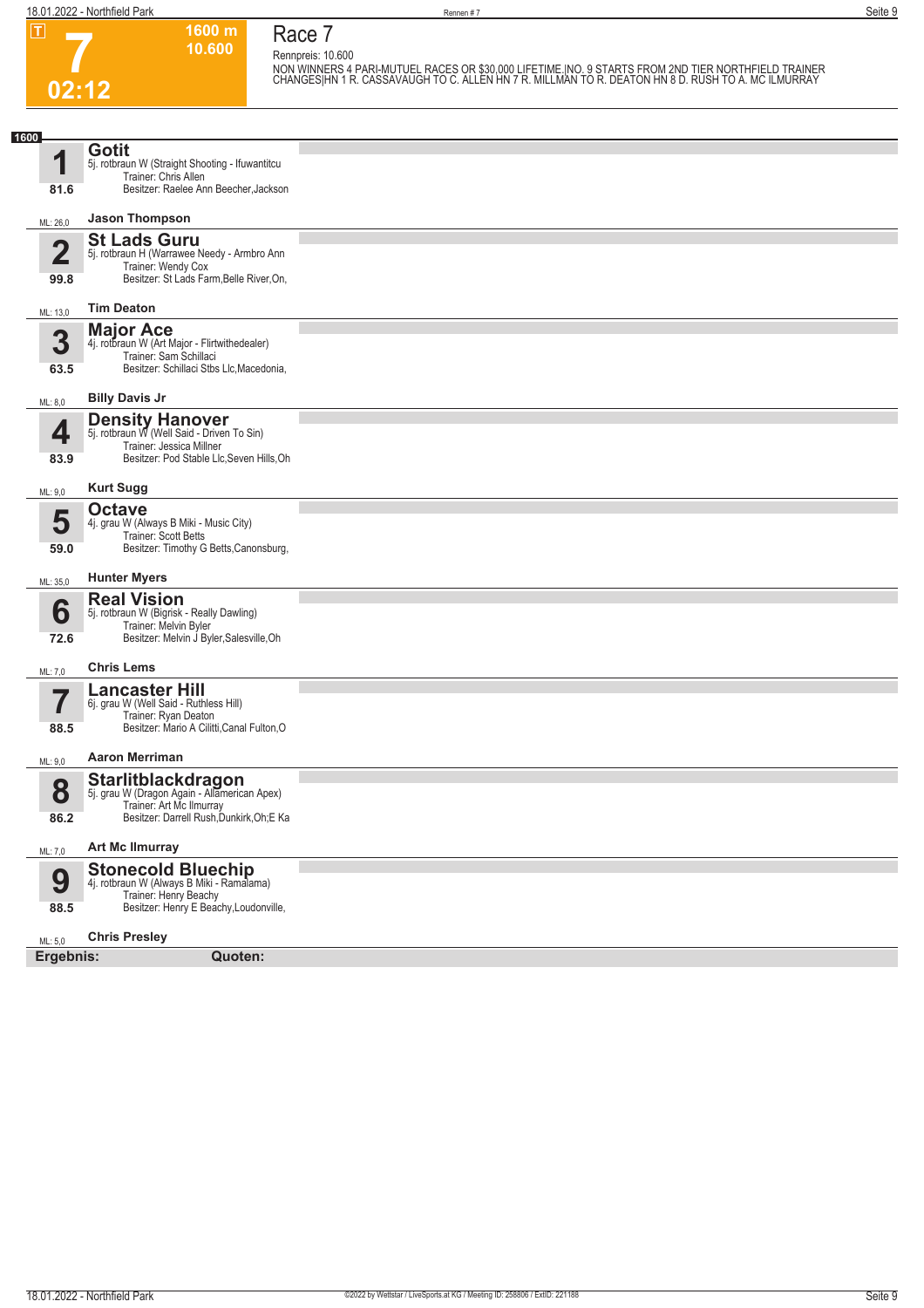**02:34**

**Race 8 Rennpreis: 4.800**

**1600 m 4.800** 

**NON WINNERS \$1000 IN LAST 4 STARTS THAT ARE N/W|\$25,000 IN 2021-`22. NO. 9 STARTS FROM 2ND TIER NORTHFIELD|TRAINER CHANGES HN 4 R. PERFIDO TO S. WALTERS HN 5 R. LAKE TO A. LAKE** 

| 1600                    |                                                                                                                             |                                            |        |              |                  |                                        |                                                                                      |
|-------------------------|-----------------------------------------------------------------------------------------------------------------------------|--------------------------------------------|--------|--------------|------------------|----------------------------------------|--------------------------------------------------------------------------------------|
| 4<br>72.6               | My Indiana<br>7j. rotbraun S (My Mvp - Indiana Hanover)<br>Trainer: Tom O'Donnell<br>Besitzer: Thomas A O'Donnell, Berlin C |                                            |        |              |                  |                                        |                                                                                      |
|                         | <b>Chris Lems</b>                                                                                                           |                                            |        |              |                  |                                        |                                                                                      |
| ML: 3,0                 |                                                                                                                             |                                            |        |              |                  |                                        |                                                                                      |
| $\overline{\mathbf{2}}$ | <b>Finish Line</b><br>10j. rotbraun W (Yankee Glide - Calchips Finis<br>Trainer: Crist Hershberger                          |                                            |        |              |                  |                                        |                                                                                      |
| 81.6                    | Besitzer: George A & Rose Bonomo, N                                                                                         |                                            |        |              |                  |                                        |                                                                                      |
| ML: 11,0                | <b>Jason Thompson</b>                                                                                                       |                                            |        |              |                  |                                        |                                                                                      |
| 3                       | <b>Hs Judy Jetson</b><br>6j. rotbraun S (Great George Two - Broadway                                                        |                                            |        |              |                  |                                        |                                                                                      |
| 63.5                    | Trainer: Scott Betts<br>Besitzer: Timothy G Betts, Canonsburg,                                                              |                                            |        |              |                  |                                        |                                                                                      |
| ML: 45,0                | <b>Billy Davis Jr</b>                                                                                                       |                                            |        |              |                  |                                        |                                                                                      |
| 4                       | <b>Dont Forget Muscle</b><br>6j. grau S (Dontyouforgetit - On The Muscle)<br>Trainer: Steven Walters                        |                                            |        |              |                  |                                        |                                                                                      |
| 88.5                    | Besitzer: Collin J Ryan, Freedom, Pa                                                                                        |                                            |        |              |                  |                                        |                                                                                      |
| ML: 45,0                | <b>Aaron Merriman</b>                                                                                                       |                                            |        |              |                  |                                        |                                                                                      |
| 5                       | <b>Credit Ace</b><br>4j. rotbraun W (Uncle Peter - Misty Breeze)<br>Trainer: Angus Lake                                     |                                            |        |              |                  |                                        |                                                                                      |
| 81.6                    | Besitzer: Sharon S Dalke, Riverdale, Mi                                                                                     |                                            |        |              |                  |                                        |                                                                                      |
| ML: 26,0                | <b>Angus Lake</b>                                                                                                           |                                            |        |              |                  |                                        |                                                                                      |
| 6                       | <b>Bone A Fide Babe</b><br>7j. rotbraun S (Cantab Hall - Bone A Fide)<br>Trainer: Steven Bush                               |                                            |        |              |                  |                                        |                                                                                      |
| 59.0                    | Besitzer: Alvira L Fassett, Bridgeville, Pa                                                                                 |                                            |        |              |                  |                                        |                                                                                      |
| ML: 8,0                 | <b>Hunter Myers</b>                                                                                                         |                                            |        |              |                  |                                        |                                                                                      |
| 57                      | Indigo K<br>8j. kastanie S (Break The Bank K - Indigo Sakr<br>Trainer: Barb Lewis                                           |                                            |        |              |                  |                                        |                                                                                      |
| 74.8                    | Besitzer: Barbara A Lewis, Upper Sand                                                                                       |                                            |        |              |                  |                                        |                                                                                      |
| ML: 26,0                | <b>David Lake</b>                                                                                                           |                                            |        |              |                  |                                        |                                                                                      |
| 8                       | <b>Benns Score Keeper</b><br>14j. kastanie W (Lockkeeper - Ma Chantecleer                                                   | 18.12 Balmoral Park                        | 7      | 1600         |                  | 6,4 Makin Marshall                     | Bigchocolate, Madcowlisa, Cleverupstart                                              |
| 65.8                    | Trainer: Courtney Makin<br>Besitzer: Courtney E Makin, Columbus                                                             | 04.12 Balmoral Park<br>27.11 Balmoral Park | 3<br>8 | 1600<br>1600 | 20,3 Moyer Jared | 2,1 Leonard Casey                      | Mymuscleman, Overandovervictory, Bennss<br>Jbouioui, Foxvalleyarrow, Rompawaybeau    |
| ML: 26,0                | <b>Luke Ebersole</b>                                                                                                        | 06.11 Balmoral Park<br>30.10 Balmoral Park | 3<br>2 | 1600<br>1600 |                  | 4,1 Leonard Casey<br>5,5 Leonard Casey | Mischievousjesse, Jbouioui, Bennsscorekee<br>Madcowlisa, Bennsscorekeeper, Nonverbal |
| 9                       | <b>Move Over Some</b><br>4j. rotbraun S (Donato Hanover - Tawesome                                                          |                                            |        |              |                  |                                        |                                                                                      |
| 83.9                    | Trainer: Jessica Millner<br>Besitzer: Jessica E Millner, Litchfield, Oh                                                     |                                            |        |              |                  |                                        |                                                                                      |
| ML: 9,0                 | <b>Kurt Sugg</b>                                                                                                            |                                            |        |              |                  |                                        |                                                                                      |
| Ergebnis:               | Quoten:                                                                                                                     |                                            |        |              |                  |                                        |                                                                                      |
|                         |                                                                                                                             |                                            |        |              |                  |                                        |                                                                                      |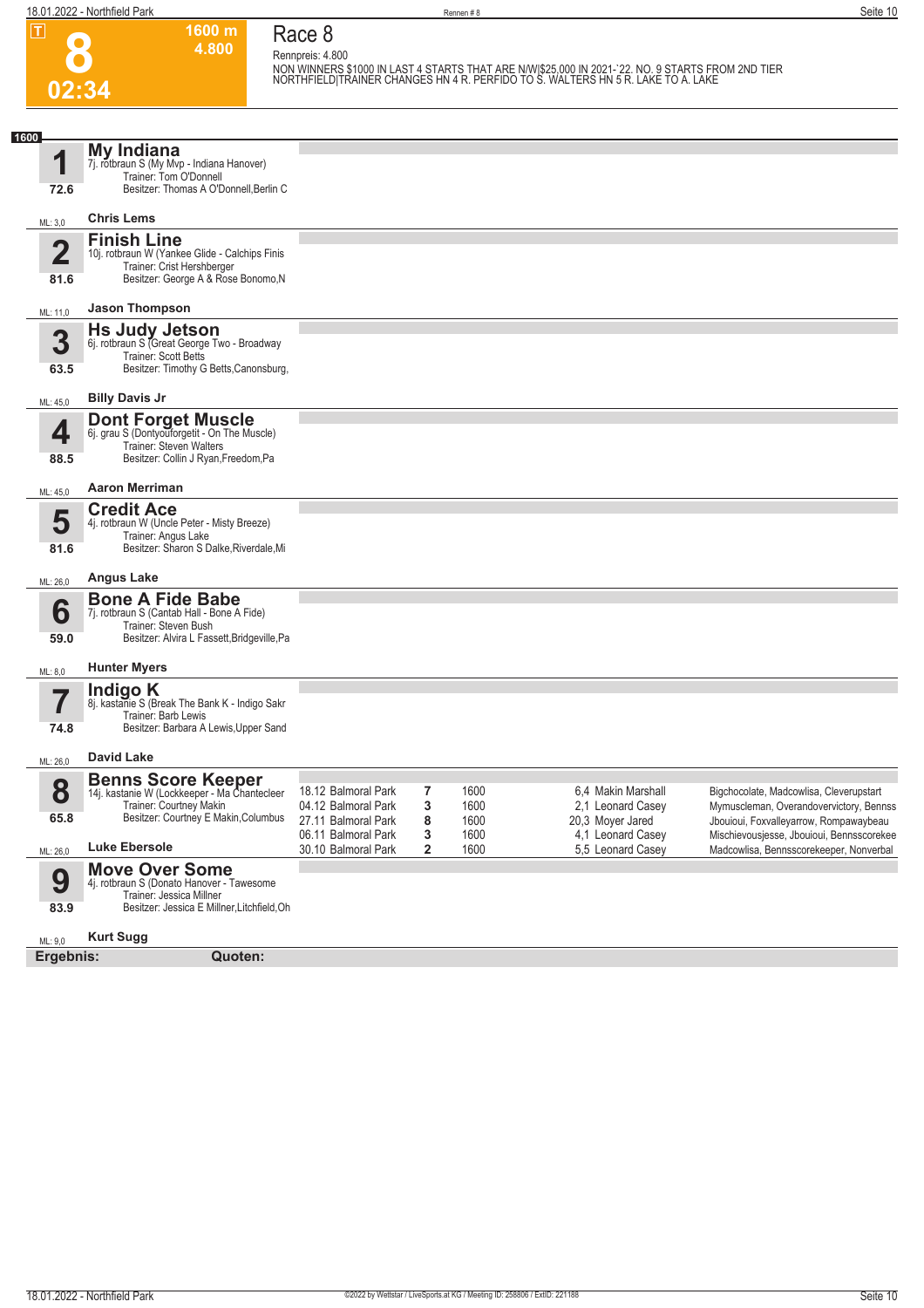**1600 m**

**Race 9**

| ய                       | ווו טטטו<br>8.200                                                                                                                              | Race 9<br>Rennpreis: 8.200                                                                                                                                                                                                           |
|-------------------------|------------------------------------------------------------------------------------------------------------------------------------------------|--------------------------------------------------------------------------------------------------------------------------------------------------------------------------------------------------------------------------------------|
|                         |                                                                                                                                                | NON WINNERS 1 PARI-MUTUEL RACE OR \$10,000 LIFETIME.IAE: N/W 2 PM RACES OR \$20,000 LIFETIME. CLAIMING PRICEI\$10,000<br>(WITH ALLOWANCES) NO. 9 STARTS FROM 2ND TIER NORTHFIELD TRAINER CHANGE HN 7 D. IRVINE JR. TO J. IRVINE HN 6 |
| 02:56                   |                                                                                                                                                |                                                                                                                                                                                                                                      |
| 1600                    |                                                                                                                                                |                                                                                                                                                                                                                                      |
| $\blacksquare$<br>88.5  | Cookiemansmanhardt<br>5j. rotbraun W (Manhardt - Envy)<br>Trainer: Chris Allen<br>Besitzer: Gregory R Cook, Brooklyn, Mi                       |                                                                                                                                                                                                                                      |
| ML: 55,0                | Keith Kash Jr                                                                                                                                  |                                                                                                                                                                                                                                      |
| $\overline{\mathbf{2}}$ | Stonebridge Search<br>4j. rotbraun S (He's Watching - Stonebridge M                                                                            |                                                                                                                                                                                                                                      |
| 59.0                    | Trainer: John G Wengerd<br>Besitzer: Joseph C Kobetitsch, Forest H                                                                             |                                                                                                                                                                                                                                      |
| ML: 13,0                | <b>Hunter Myers</b>                                                                                                                            |                                                                                                                                                                                                                                      |
| 3<br>88.5               | <b>Ponder On An Angel</b><br>4j. rotbraun W (Ponder - Goddess's Angel)<br>Trainer: Shawn Johnston<br>Besitzer: Shawn P Johnston, Evans Cit     |                                                                                                                                                                                                                                      |
| ML: 55,0                | <b>Aaron Merriman</b>                                                                                                                          |                                                                                                                                                                                                                                      |
| 4<br>86.2               | Romping Rodeo<br>5j. rotbraun W (Keystone Rodeo - Icu Go Girl)<br>Trainer: Rick Mapes<br>Besitzer: Rex Eugene Mapes, Hillsdale,                |                                                                                                                                                                                                                                      |
|                         | <b>Joey Mapes</b>                                                                                                                              |                                                                                                                                                                                                                                      |
| ML: 8,0                 | <b>Shoot The Odds</b>                                                                                                                          |                                                                                                                                                                                                                                      |
| 5<br>63.5               | 4j. rotbraun W (Sand Shooter - Estralita)<br>Trainer: Bob Eidens<br>Besitzer: Anthony P Patrino, Akron, Oh                                     |                                                                                                                                                                                                                                      |
| ML: 35,0                | <b>Billy Davis Jr</b>                                                                                                                          |                                                                                                                                                                                                                                      |
| 6<br>72.6               | <b>Said My Name</b><br>4j. rotbraun W (Well Said - My Sweet Lorelei)<br>Trainer: Mark Sundstrom<br>Besitzer: James L Joyner, Doylestown,       |                                                                                                                                                                                                                                      |
| ML: 21,0                | <b>Chris Lems</b>                                                                                                                              |                                                                                                                                                                                                                                      |
| 74.8                    | $U R Drivingme Nutz 4j. \text{ grav } H (Up The Credit - Trust Me Ashley)$<br>Trainer: Justin Irvine<br>Besitzer: Thomas E Eble, Fairview Park |                                                                                                                                                                                                                                      |
| ML: 45,0                | <b>Justin Irvine</b>                                                                                                                           |                                                                                                                                                                                                                                      |
| 8<br>83.9               | <b>Phantom Shadow</b><br>4j. schwarz W (Shadow Play - Roxanna Hanov<br>Trainer: Clair Umholtz<br>Besitzer: Lloyd K Mansfield, Northfield,      |                                                                                                                                                                                                                                      |
|                         | <b>Kurt Sugg</b>                                                                                                                               |                                                                                                                                                                                                                                      |
| ML: 21,0<br>9<br>74.8   | <b>Willy's Last Wish</b><br>4j. rotbraun W (We Will See - Saint Marlene)<br>Trainer: David Lake<br>Besitzer: Tamra L Grover, Swartz Creek      |                                                                                                                                                                                                                                      |
|                         | <b>David Lake</b>                                                                                                                              |                                                                                                                                                                                                                                      |
| ML: 13,0<br>Ergebnis:   | Quoten:                                                                                                                                        |                                                                                                                                                                                                                                      |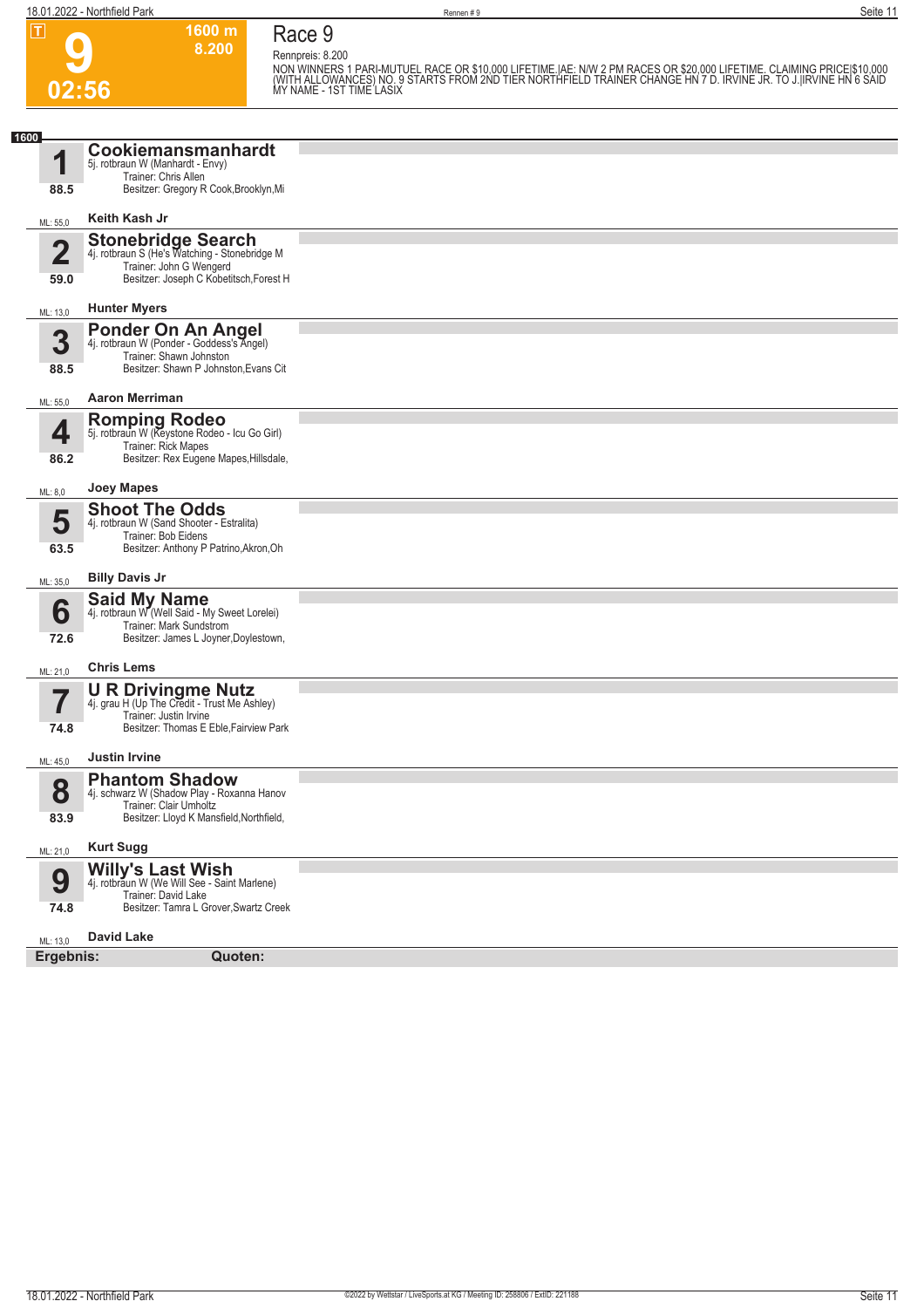

#### **1600 m 5.800 Race 10 Rennpreis: 5.800**

**NON WINNERS \$2000 IN LAST 4 STARTS THAT ARE N/W|\$35,000 IN 2021-`22 NO. 9 STARTS FROM 2ND TIER NORTHFIELD** 

| 1600                    |                                                                                                                                                   |                                                       |                  |                              |                                                                                          |                                                                                                                                                                                  |
|-------------------------|---------------------------------------------------------------------------------------------------------------------------------------------------|-------------------------------------------------------|------------------|------------------------------|------------------------------------------------------------------------------------------|----------------------------------------------------------------------------------------------------------------------------------------------------------------------------------|
| 1<br>59.0               | <b>Pavaratti Bluechip</b><br>7j. rotbraun W (Rock N Roll Heaven - Tracys S<br>Trainer: James Stiltner li<br>Besitzer: Dr E Edward Ward, West Libe |                                                       |                  |                              |                                                                                          |                                                                                                                                                                                  |
| ML: 4,0                 | <b>Hunter Myers</b>                                                                                                                               |                                                       |                  |                              |                                                                                          |                                                                                                                                                                                  |
| $\overline{\mathbf{2}}$ | <b>Tango Star</b><br>9j. rotbraun W (Sportswriter - Dancin Like A St<br>Trainer: Chris Allen                                                      |                                                       |                  |                              |                                                                                          |                                                                                                                                                                                  |
| 88.5                    | Besitzer: Fly Fancy Stables, Nova, Oh                                                                                                             |                                                       |                  |                              |                                                                                          |                                                                                                                                                                                  |
| ML: 10,0                | Keith Kash Jr                                                                                                                                     |                                                       |                  |                              |                                                                                          |                                                                                                                                                                                  |
| 3                       | <b>Think Bigger</b><br>9j. rotbraun W (Ponder - Lucky Jeans)<br>Trainer: Sue Stockwell                                                            |                                                       |                  |                              |                                                                                          |                                                                                                                                                                                  |
| 74.8                    | Besitzer: Sue Stockwell, Jefferson, Oh                                                                                                            |                                                       |                  |                              |                                                                                          |                                                                                                                                                                                  |
| ML: 16,0                | David Lake                                                                                                                                        |                                                       |                  |                              |                                                                                          |                                                                                                                                                                                  |
| 4                       | <b>Themysteryisover</b><br>4j. rotbraun W (Artspeak - Mystery Game)<br>Trainer: John Oliverio                                                     |                                                       |                  |                              |                                                                                          |                                                                                                                                                                                  |
| 88.5                    | Besitzer: Rose Love Stable, Eighty Four                                                                                                           |                                                       |                  |                              |                                                                                          |                                                                                                                                                                                  |
| ML: 24,0                | <b>Aaron Merriman</b>                                                                                                                             |                                                       |                  |                              |                                                                                          |                                                                                                                                                                                  |
| 5<br>83.9               | Party's Jet<br>7j. grau W (Jereme's Jet - Party Til The Am)<br>Trainer: Steven Weiss<br>Besitzer: Albert C Kopiec, Chicago, II                    |                                                       |                  |                              |                                                                                          |                                                                                                                                                                                  |
| ML: 21,0                | <b>Kurt Sugg</b>                                                                                                                                  |                                                       |                  |                              |                                                                                          |                                                                                                                                                                                  |
| 6<br>86.2               | <b>Buckeye Boy</b><br>6j. rotbraun W (Big Bad John - Bye Bye Peach<br>Trainer: Sean Mapes<br>Besitzer: Sean M Mapes, Twinsburg, Oh                |                                                       |                  |                              |                                                                                          |                                                                                                                                                                                  |
| ML: 16,0                | Joey Mapes                                                                                                                                        |                                                       |                  |                              |                                                                                          |                                                                                                                                                                                  |
| 72.6                    | <b>News Watch</b><br>8j. rotbraun W (Bettor's Delight - Ideal News)<br>Trainer: Amanda Mills<br>Besitzer: George P Dremonas, Oak La               |                                                       |                  |                              |                                                                                          |                                                                                                                                                                                  |
| ML: 21,0                | <b>Chris Lems</b>                                                                                                                                 |                                                       |                  |                              |                                                                                          |                                                                                                                                                                                  |
| 8<br>63.5               | <b>Cougar Bait</b><br>8j. rotbraun W (Western Terror - No One Is Alo<br>Trainer: Cory Kreiser<br>Besitzer: Mason E Shaw, Scenery Hill, P          |                                                       |                  |                              |                                                                                          |                                                                                                                                                                                  |
| ML: 55,0                | <b>Billy Davis Jr</b>                                                                                                                             |                                                       |                  |                              |                                                                                          |                                                                                                                                                                                  |
| 9<br>74.8               | <b>Bound To Score</b><br>12j. grau W (I Am A Fool - Royal Street)<br>Trainer: Art Mc Ilmurray<br>Besitzer: Staci V Malady, Rives Junctio          | 15.08 Dytn<br>22.07 Bdfd<br>17.07 Hugh<br>29.06 Butlr | 1<br>1<br>1<br>1 | 1600<br>1600<br>1600<br>1600 | Schoeffel Stephen J<br>Schoeffel Stephen J<br>Schoeffel Stephen J<br>Schoeffel Stephen J | Boundtoscore, Flyingartist, Elbysoutatown<br>Boundtoscore, Foolbewitchu, Atawaykendra<br>Boundtoscore, Employessgowild, Flyingartis<br>Boundtoscore, Foolbewitchu, Looktothestar |
| ML: 21,0                | <b>Justin Irvine</b>                                                                                                                              | 24.06 Moh                                             | 6                | 1600                         | 77,8 Saftic Michael J                                                                    | Nicklebag, Davidsdream, Cougarhall                                                                                                                                               |
| Ergebnis:               | Quoten:                                                                                                                                           |                                                       |                  |                              |                                                                                          |                                                                                                                                                                                  |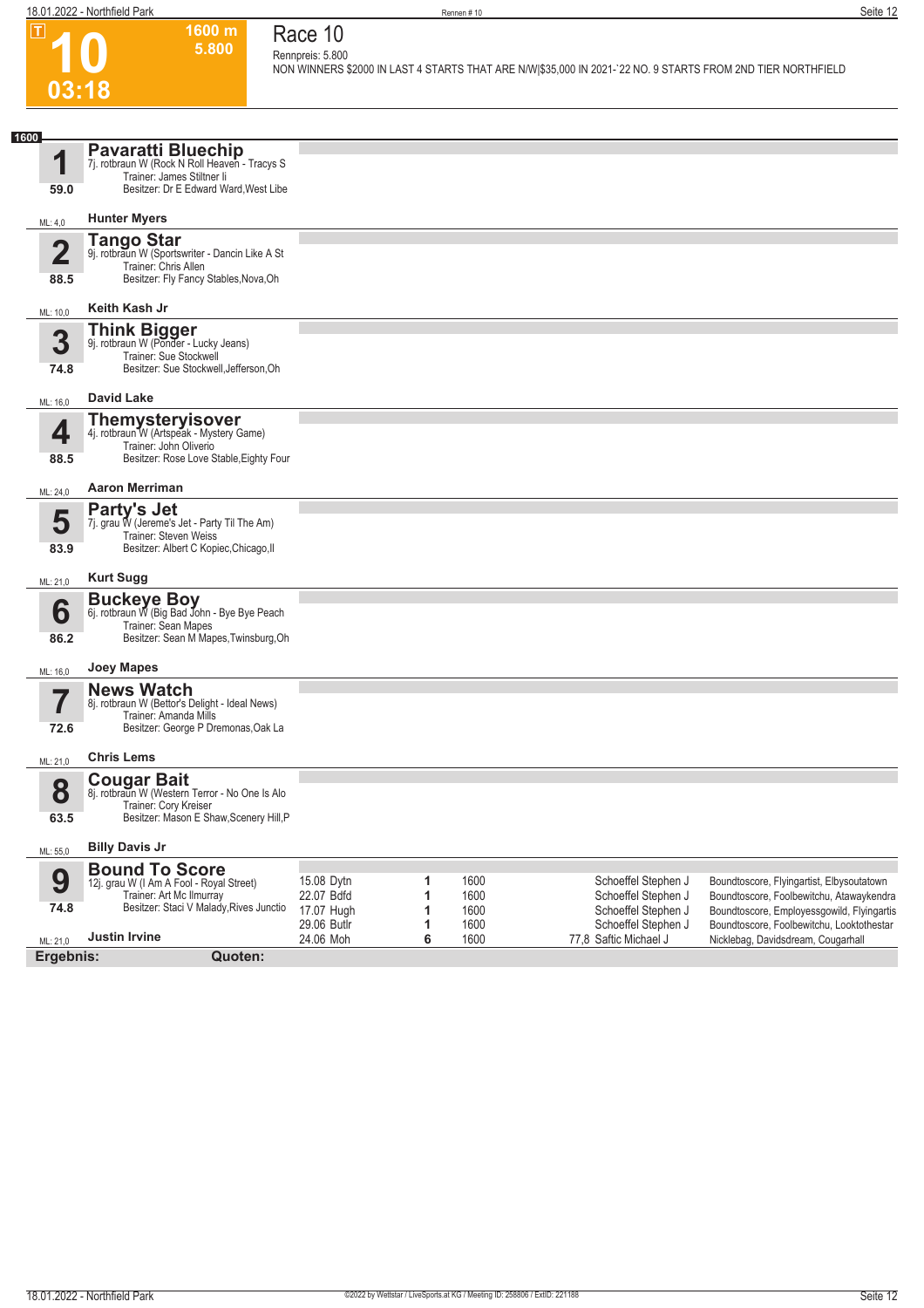$|\mathsf{T}|$ 

**03:40**

**Race 11 Rennpreis: 10.600**

**1600 m 10.600** 

**GUARANTEED \$10,000 PICK 4 STARTS HERE NON WINNERS 6|PARI-MUTUEL RACES OR \$40,000 LIFETIME. CLAIMING PRICE|\$20,000 (WITH ALLOWANCES). NO. 9 STARTS FROM 2ND TIER NORTHFIELD** 

| 1600                            |                                                                                                                                                |  |
|---------------------------------|------------------------------------------------------------------------------------------------------------------------------------------------|--|
| И<br>88.5                       | Rollnthejoe<br>5j. rotbraun W (Roll With Joe - Sweet Bonnie)<br>Trainer: Bill Rhoades<br>Besitzer: Thomas S Mucci, Washington,                 |  |
|                                 | <b>Aaron Merriman</b>                                                                                                                          |  |
| ML: 35,0                        |                                                                                                                                                |  |
| $\overline{\mathbf{2}}$<br>88.5 | <b>Rose Run Warrior</b><br>4j. rotbraun W (Racing Hill - Crying Game)<br>Trainer: Tom Hall<br>Besitzer: Daniel A Chansky, Keysville, V         |  |
| ML: 16,0                        | Keith Kash Jr                                                                                                                                  |  |
| 3<br>65.8                       | Td's Legacy<br>5j. schwarz W (The Panderosa - Downwyn Kat<br>Trainer: Clair Umholtz<br>Besitzer: Lloyd K Mansfield, Northfield,                |  |
| ML: 11,0                        | <b>Luke Ebersole</b>                                                                                                                           |  |
| 4<br>63.5                       | <b>Coach Loman</b><br>4j. rotbraun W (Net Ten Eom - Bubbas Joicey<br>Trainer: Brandon Presto<br>Besitzer: Brandon J Presto, Washington         |  |
| ML: 9,0                         | <b>Billy Davis Jr</b>                                                                                                                          |  |
| 5<br>72.6                       | <b>American Colt N</b><br>6j. rotbraun W (Tintin In America - Champagne<br>Trainer: Laurie Patistas<br>Besitzer: Laurie M Patistas, Hamburg, N |  |
| ML: 5,0                         | <b>Chris Lems</b>                                                                                                                              |  |
| 6<br>81.6                       | <b>Mcarter</b><br>5j. rotbraun W (Mcardle - Jk Getoutofmyway)<br>Trainer: Lanny Merriman<br>Besitzer: Lanny E Merriman, Kent, Oh               |  |
| ML: 26,0                        | <b>Jason Thompson</b>                                                                                                                          |  |
| 59.0                            | Spc Ryan P Jayne<br>6j. rotbraun W (Riggins - Cindy Star)<br>Trainer: Calvin Hollar<br>Besitzer: James Ronald Otto, Jefferson,                 |  |
| ML: 16,0                        | <b>Hunter Myers</b>                                                                                                                            |  |
| 8<br>72.6                       | <b>Wiggle This</b><br>5j. rotbraun W (Mr Wiggles - Cheyenne Hepbu<br>Trainer: Mark Ater Jr.<br>Besitzer: Dynamite Stables, New Hollan          |  |
| ML: 26,0                        | <b>Denny Bucceri</b>                                                                                                                           |  |
| 9<br>83.9                       | <b>Royhill</b><br>4j. grau W (Racing Hill - The Mistress)<br>Trainer: Jayne Weller<br>Besitzer: Panic Stable Llc, Itasca, II; Char             |  |
| ML: 3,0                         | <b>Kurt Sugg</b>                                                                                                                               |  |
| Ergebnis:                       | <b>Quoten:</b>                                                                                                                                 |  |
|                                 |                                                                                                                                                |  |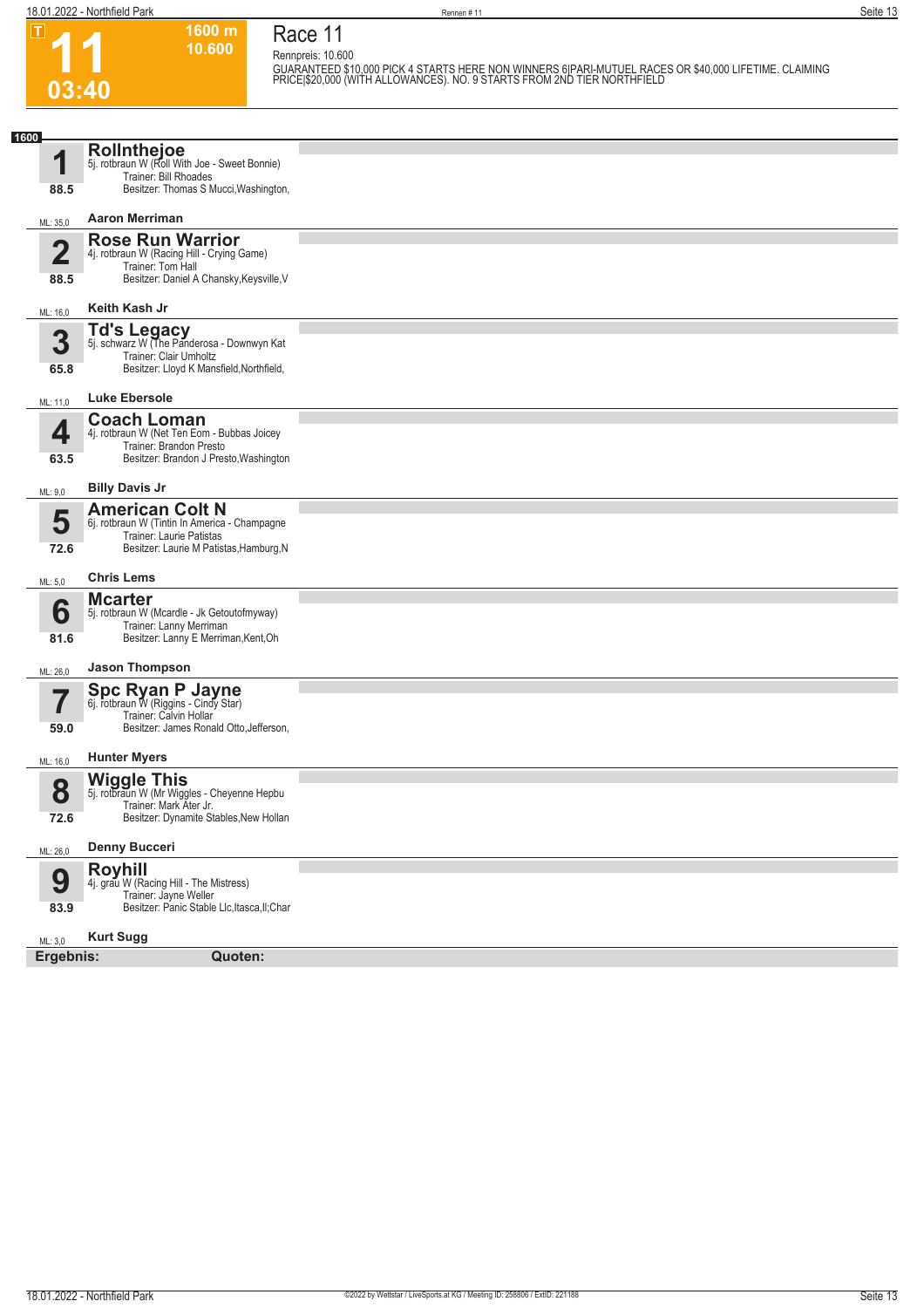$\boxed{1}$ 

**04:02**



**Race 12**

**1600 m**

**7.800 Rennpreis: 7.800 NON WINNERS \$3500 IN LAST 4 STARTS. NO. 9 STARTS FROM|2ND TIER NORTHFIELD TRAINER CHANGE HN 6 R. PERFIDO TO|S. WALTERS** 

| 1600                    |                                                                                                                                                 |                                                                  |                  |                              |                                                                                    |                                                                                                                                                                                    |
|-------------------------|-------------------------------------------------------------------------------------------------------------------------------------------------|------------------------------------------------------------------|------------------|------------------------------|------------------------------------------------------------------------------------|------------------------------------------------------------------------------------------------------------------------------------------------------------------------------------|
| 1<br>72.6               | <b>Bloodstockshalltab</b><br>12j. rotbraun W (Cantab Hall - Starlet Lane)<br>Trainer: Cory Kreiser<br>Besitzer: Cory Kreiser, Northfield, Oh; M | 29.11 Meadowlands<br>21.11 Meadowlands<br>01.11 Pcd<br>18.10 Pcd | 3<br>1<br>6<br>6 | 1600<br>1600<br>1600<br>1600 | 1,8 Gingras Yannick<br>Gingras Yannick<br>101,6 Parker Howard<br>10.5 Allard Simon | Sweetjustice, Dontyouforgetit, Bloodstocksh<br>Bloodstockshalltab, Littlebittylies, Sweetjusti<br>Marionmonaco, Timetokill, Sassysyrinx<br>Flashbacks, Foolsrevenue, Westsidelindy |
| ML: 11,0                | <b>Denny Bucceri</b>                                                                                                                            | 10.10 Yonkers                                                    | $\overline{2}$   | 1700                         | 1.8 Brennan George                                                                 | Yankeemanny, Bloodstockshalltab, Ipobluec                                                                                                                                          |
| $\overline{\mathbf{2}}$ | <b>Norman Skidd Marks</b><br>7j. rotbraun W (Stormin Normand - Sparkling<br>Trainer: Luke Ebersole                                              |                                                                  |                  |                              |                                                                                    |                                                                                                                                                                                    |
| 65.8                    | Besitzer: Jeffrey R Kidd, Hartville, Oh                                                                                                         |                                                                  |                  |                              |                                                                                    |                                                                                                                                                                                    |
| ML: 16,0                | <b>Luke Ebersole</b>                                                                                                                            |                                                                  |                  |                              |                                                                                    |                                                                                                                                                                                    |
| 3<br>72.6               | <b>Slated To Win</b><br>6j. rotbraun W (Uncle Peter - Slated For Succe<br>Trainer: Marion Chupp<br>Besitzer: Brent L Hershberger, Sugarcr       |                                                                  |                  |                              |                                                                                    |                                                                                                                                                                                    |
| ML: 3,0                 | <b>Chris Lems</b>                                                                                                                               |                                                                  |                  |                              |                                                                                    |                                                                                                                                                                                    |
| 4                       | <b>Windsun Missile</b><br>9j. rotbraun W (Kadabra - Windsun Hampton)<br>Trainer: Jessica Millner                                                |                                                                  |                  |                              |                                                                                    |                                                                                                                                                                                    |
| 63.5                    | Besitzer: Jessica E Millner, Litchfield, Oh                                                                                                     |                                                                  |                  |                              |                                                                                    |                                                                                                                                                                                    |
| ML: 7,0                 | <b>Billy Davis Jr</b>                                                                                                                           |                                                                  |                  |                              |                                                                                    |                                                                                                                                                                                    |
| 5                       | <b>Some More Prince</b><br>7j. rotbraun W (Rosemont Principal - S'more)<br>Trainer: Edward Miller                                               |                                                                  |                  |                              |                                                                                    |                                                                                                                                                                                    |
| 83.9                    | Besitzer: Rick A Senger, Northfield, Oh; J                                                                                                      |                                                                  |                  |                              |                                                                                    |                                                                                                                                                                                    |
| ML: 35,0                | <b>Kurt Sugg</b>                                                                                                                                |                                                                  |                  |                              |                                                                                    |                                                                                                                                                                                    |
| 6<br>59.0               | <b>Air Assault</b><br>7j. rotbraun W (Yankee Glide - Angelina Chip)<br>Trainer: Steven Walters<br>Besitzer: J R Ryan, Lady Lake, FI; Collin     |                                                                  |                  |                              |                                                                                    |                                                                                                                                                                                    |
| ML: 6,0                 | <b>Hunter Myers</b>                                                                                                                             |                                                                  |                  |                              |                                                                                    |                                                                                                                                                                                    |
| 7<br>74.8               | <b>Mesmerized</b><br>10j. rotbraun W (Cantab Hall - Gift Card)<br>Trainer: Clair Umholtz<br>Besitzer: Kennedy Sports Llc, Northfield            |                                                                  |                  |                              |                                                                                    |                                                                                                                                                                                    |
| ML: 26,0                | <b>David Lake</b>                                                                                                                               |                                                                  |                  |                              |                                                                                    |                                                                                                                                                                                    |
| 8<br>88.5               | <b>Consus Victory</b><br>6j. rotbraun W (Cantab Hall - Ok To Play)<br>Trainer: John Oliverio<br>Besitzer: Randall B Bendis, Bridgeville,        |                                                                  |                  |                              |                                                                                    |                                                                                                                                                                                    |
| ML: 9,0                 | <b>Aaron Merriman</b>                                                                                                                           |                                                                  |                  |                              |                                                                                    |                                                                                                                                                                                    |
| 9<br>99.8               | <b>Worth A Whisper</b> 6j. rotbraun W (Wishing Stone - Mariko Hanov<br>Trainer: June Du Russel<br>Besitzer: June V Du Russel, Millington,       |                                                                  |                  |                              |                                                                                    |                                                                                                                                                                                    |
| ML: 13,0                | <b>Tim Driver</b>                                                                                                                               |                                                                  |                  |                              |                                                                                    |                                                                                                                                                                                    |
| Ergebnis:               | Quoten:                                                                                                                                         |                                                                  |                  |                              |                                                                                    |                                                                                                                                                                                    |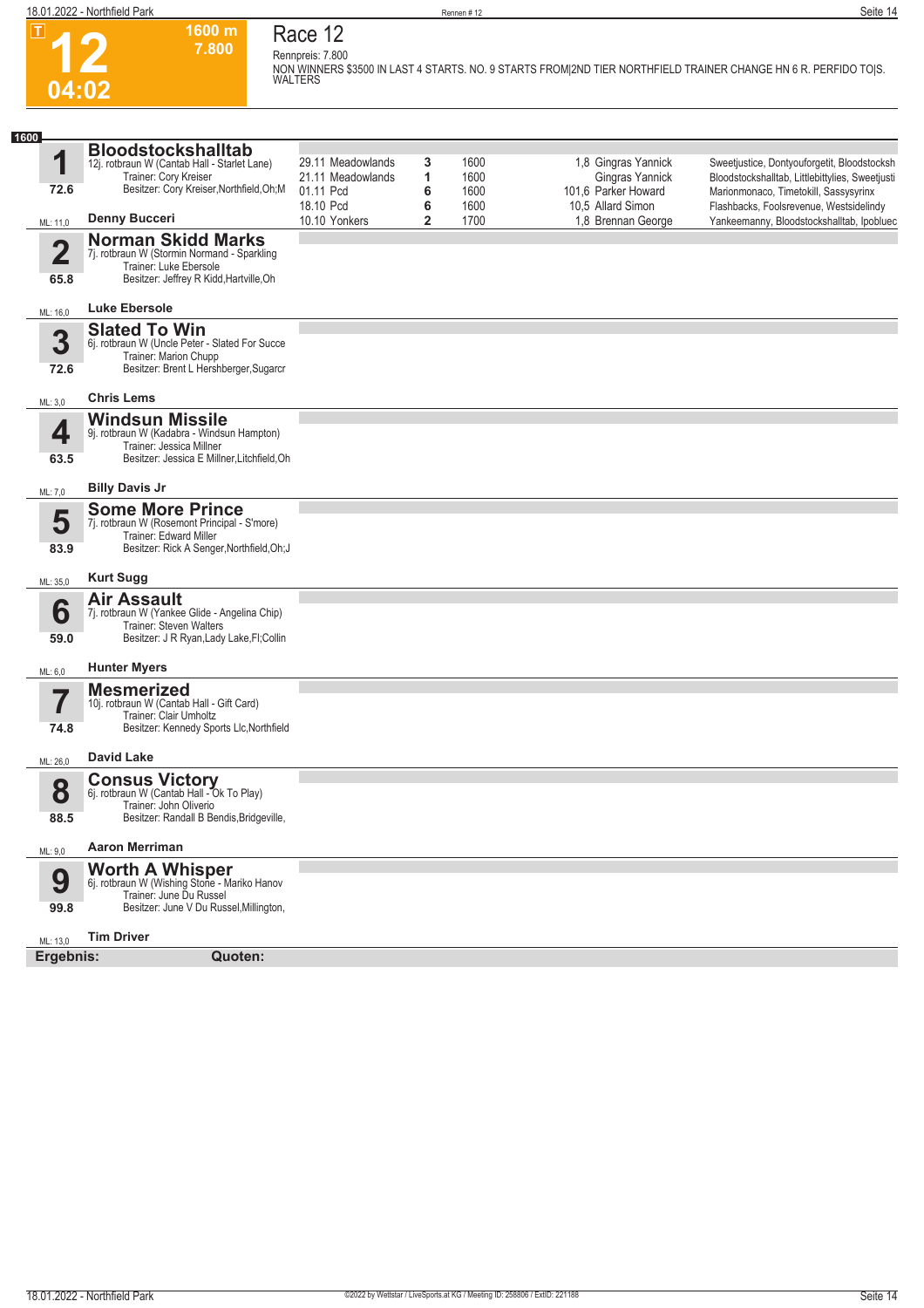| $ \mathbf{T} $                     | 1600 m<br>7.800                                                                                                                                   | Race 13                                                                                                                                                                                                                         |
|------------------------------------|---------------------------------------------------------------------------------------------------------------------------------------------------|---------------------------------------------------------------------------------------------------------------------------------------------------------------------------------------------------------------------------------|
|                                    |                                                                                                                                                   | Rennpreis: 7.800<br>\$10,000 GUARANTEED POOL CLAIMING \$8000 (WITHIALLOWANCES) NO. 9 STARTS FROM 2ND TIER NORTHFIELD<br>TRACKMAN SELECTIONS: 4-1-3-7-2 TRAINER CHANGE HN 4 T. SHEPARD TO B. RHOADES HN 6 D. HARVEY TO T. VOSICK |
| 04:24                              |                                                                                                                                                   |                                                                                                                                                                                                                                 |
|                                    |                                                                                                                                                   |                                                                                                                                                                                                                                 |
| 1600<br>1<br>72.6                  | <b>E R Truevalue</b><br>11j. grau W (Total Truth - Goforthemoneyhone<br>Trainer: Mark Ater Jr.<br>Besitzer: Mark Ater Jr, Greenville, Oh; Br      |                                                                                                                                                                                                                                 |
|                                    | <b>Denny Bucceri</b>                                                                                                                              |                                                                                                                                                                                                                                 |
| ML: 7,0<br>$\overline{\mathbf{2}}$ | <b>B A Rocket</b><br>7j. rotbraun W (Cam's Rocket - Be Explosive)<br>Trainer: Ray Farmer                                                          |                                                                                                                                                                                                                                 |
| 72.6                               | Besitzer: James E Lay, Monroe, Mi<br><b>Chris Lems</b>                                                                                            |                                                                                                                                                                                                                                 |
| ML: 55,0                           |                                                                                                                                                   |                                                                                                                                                                                                                                 |
| 3<br>83.9                          | Mcdaggar<br>7j. rotbraun W (Mcardle - Lovely Dawn)<br>Trainer: Jessica Millner<br>Besitzer: Pod Stable Llc, Seven Hills, Oh                       |                                                                                                                                                                                                                                 |
| ML: 7,0                            | <b>Kurt Sugg</b>                                                                                                                                  |                                                                                                                                                                                                                                 |
| 4<br>88.5                          | <b>Striking Reality</b><br>7j. grau W (Rock N Roll Heaven - Art's Reality)<br>Trainer: Bill Rhoades<br>Besitzer: Patricia A Schuss, Elyria, Oh; G |                                                                                                                                                                                                                                 |
|                                    |                                                                                                                                                   |                                                                                                                                                                                                                                 |
| ML: 3,0                            | <b>Aaron Merriman</b><br><b>Would You Believe</b>                                                                                                 |                                                                                                                                                                                                                                 |
| 5<br>81.6                          | 7j. rotbraun W (Woodstock - Artistic Heart)<br>Trainer: Linda Main<br>Besitzer: Jack N Cooper, Bancroft, Mi; Li                                   |                                                                                                                                                                                                                                 |
| ML: 26,0                           | <b>Jason Thompson</b>                                                                                                                             |                                                                                                                                                                                                                                 |
| 6<br>63.5                          | <b>Flash Lauxmont</b><br>11j. rotbraun W (Art's Card Trick - Vivid Color)<br>Trainer: Tommy Vosick<br>Besitzer: Tommy E Vosick, Mineral City,     |                                                                                                                                                                                                                                 |
| ML: 10,0                           | <b>Billy Davis Jr</b>                                                                                                                             |                                                                                                                                                                                                                                 |
| 88.5                               | <b>Clairmont</b><br>5j. rotbraun W (Western Maverick - Unknown<br>Trainer: Tom Hall<br>Besitzer: Daniel A Chansky, Keysville, V                   |                                                                                                                                                                                                                                 |
| ML: 45,0                           | Keith Kash Jr                                                                                                                                     |                                                                                                                                                                                                                                 |
| 8<br>74.8                          | <b>No Pulse Richie</b><br>6j. rotbraun W (Sweet Lou - Valabesta)<br>Trainer: Mark Headworth<br>Besitzer: Mark L Headworth, Oregon, O              |                                                                                                                                                                                                                                 |
|                                    | <b>Mark Headworth</b>                                                                                                                             |                                                                                                                                                                                                                                 |
| ML: 26,0<br>9<br>59.0              | <b>Hp Patriote</b><br>9j. rotbraun W (Vintage Master - Amenable Ha<br>Trainer: Nathan Bresnahan<br>Besitzer: Matthew A Miller, Cochranton,        |                                                                                                                                                                                                                                 |
| ML: 26,0<br>Ergebnis:              | <b>Hunter Myers</b>                                                                                                                               |                                                                                                                                                                                                                                 |
|                                    | Quoten:                                                                                                                                           |                                                                                                                                                                                                                                 |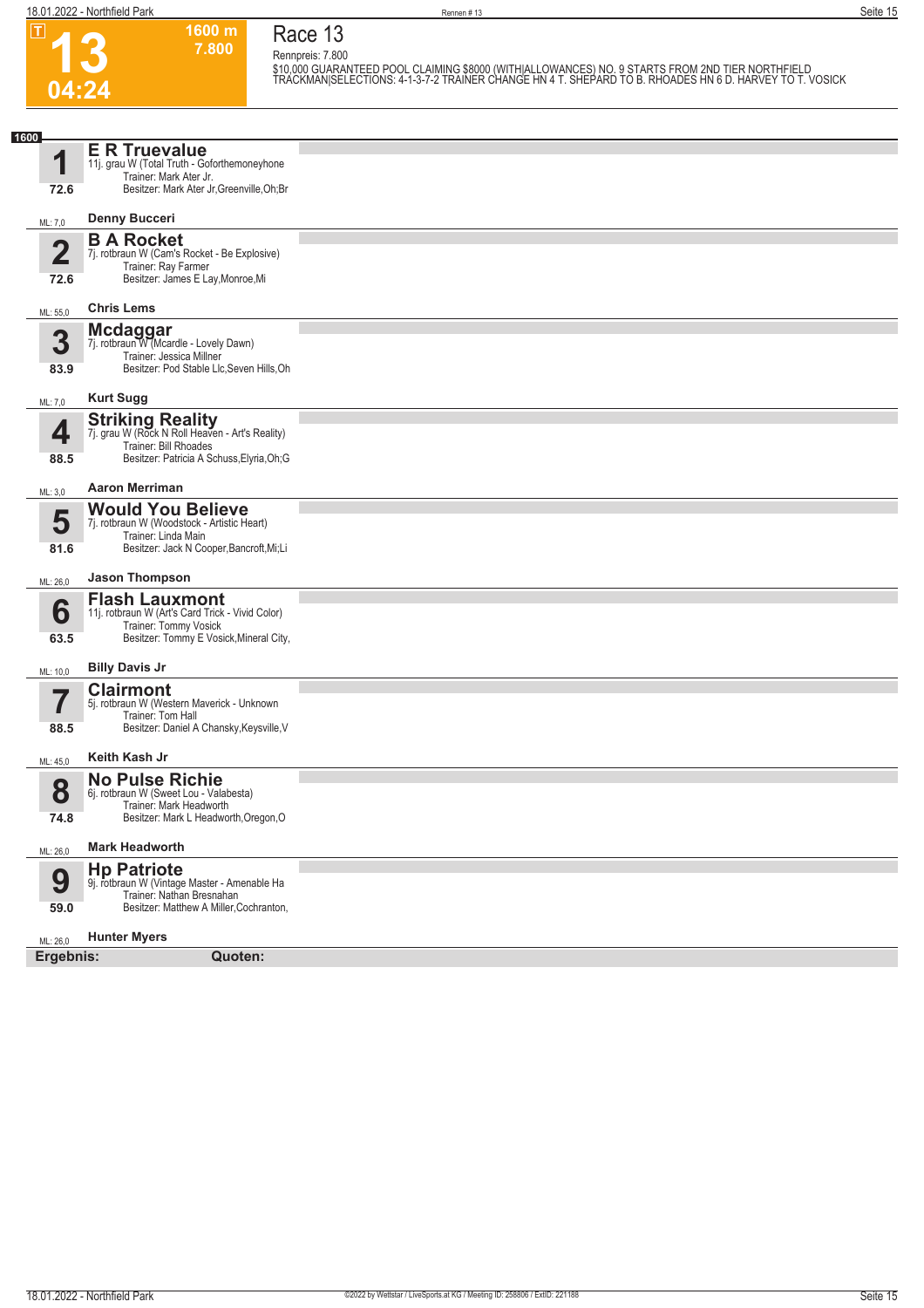



## **Race 14 Rennpreis: 9.800**

**1600 m 9.800** 

**NON WINNERS \$5000 IN LAST 4 STARTS. AE: CLAIMING|\$12,500 (WITH ALLOWANCES). NO. 9 STARTS FROM 2ND TIER|NORTHFIELD** 

| 1600 |                         |                                                                                                                                   |                         |        |              |                                               |                                                                                     |
|------|-------------------------|-----------------------------------------------------------------------------------------------------------------------------------|-------------------------|--------|--------------|-----------------------------------------------|-------------------------------------------------------------------------------------|
|      | 1                       | Western Exposure<br>6j. rotbraun W (Western Ideal - Shyaway)<br>Trainer: Marion Chupp                                             |                         |        |              |                                               |                                                                                     |
|      | 72.6                    | Besitzer: Raymond V Troyer, Dalton, Oh                                                                                            |                         |        |              |                                               |                                                                                     |
|      | ML: 6,0                 | <b>Chris Lems</b>                                                                                                                 |                         |        |              |                                               |                                                                                     |
|      | $\overline{\mathbf{2}}$ | <b>Rocken Camnation</b><br>13j. schwarz W (Rocknroll Hanover - Eternal C<br>Trainer: Mark Headworth                               | 19.09 Dela<br>31.08 Scd | 1<br>9 | 1600<br>1600 | 1,8 Kauffman Kayne K<br>73,8 Kauffman Kayne   | Rockencamnation, Standtall, Ravenswoody<br>Lonesomeattack, Audreysdream, Dmac       |
|      | 88.5                    | Besitzer: River Roubaix, Marblehead, O                                                                                            | 24.08 Scd<br>03.08 Scd  | 2<br>3 | 1600<br>1600 | 14,3 Wrenn Ronnie Jr.<br>7,3 Wrenn Ronnie Jr. | Specialforces, Rockencamnation, Dressthep<br>Specialforces, Redbud, Rockencamnation |
|      | ML: 45,0                | <b>Aaron Merriman</b>                                                                                                             | 26.07 Scd               | 2      | 1600         | 16,9 Page Chris                               | Riskmanagement, Rockencamnation, Boxca                                              |
|      | 3                       | <b>Blakemore</b><br>8j. rotbraun W (Rockin Image - Tammy C Tres<br>Trainer: Edward Miller                                         |                         |        |              |                                               |                                                                                     |
|      | 83.9                    | Besitzer: Catherine E Fuchs, Canton, O                                                                                            |                         |        |              |                                               |                                                                                     |
|      | ML: 4,0                 | <b>Kurt Sugg</b>                                                                                                                  |                         |        |              |                                               |                                                                                     |
|      | 4                       | <b>Watt A Hardt</b><br>5j. rotbraun W (Manhardt - Watt An Angel)<br>Trainer: Sean Mapes                                           |                         |        |              |                                               |                                                                                     |
|      | 81.6                    | Besitzer: Sean M Mapes, Twinsburg, Oh                                                                                             |                         |        |              |                                               |                                                                                     |
|      | ML: 26,0                | <b>Jason Thompson</b>                                                                                                             |                         |        |              |                                               |                                                                                     |
|      | 5                       | <b>Arthur Pendragon</b><br>9j. rotbraun W (Dragon Again - Western Realis<br>Trainer: C Brian Loney                                |                         |        |              |                                               |                                                                                     |
|      | 59.0                    | Besitzer: Mark A Wright, Frankfort, Ky                                                                                            |                         |        |              |                                               |                                                                                     |
|      | ML: 55,0                | <b>Hunter Myers</b>                                                                                                               |                         |        |              |                                               |                                                                                     |
|      | 6                       | <b>Yankee Time</b><br>9j. grau W (Yankee Cruiser - Upfront Brads Gir<br>Trainer: Gerald Malady                                    |                         |        |              |                                               |                                                                                     |
|      | 74.8                    | Besitzer: Gerald J Malady, Jackson, Mi                                                                                            |                         |        |              |                                               |                                                                                     |
|      | ML: 16,0                | <b>Justin Irvine</b>                                                                                                              |                         |        |              |                                               |                                                                                     |
|      |                         | <b>Deseronto</b><br>10j. rotbraun W (Whosurboy - Serena Drummo<br>Trainer: David Lake                                             |                         |        |              |                                               |                                                                                     |
|      | 74.8                    | Besitzer: Kelly Jean Jackson, Monroe, M                                                                                           |                         |        |              |                                               |                                                                                     |
|      | ML: 26,0                | <b>David Lake</b>                                                                                                                 |                         |        |              |                                               |                                                                                     |
|      | 8<br>63.5               | <b>Unloaded N</b><br>8j. grau W (Mach Three - Caps Off N)<br>Trainer: Herman Hagerman<br>Besitzer: Lucinda L Belcher, Elkhorn Cit |                         |        |              |                                               |                                                                                     |
|      | ML: 13,0                | <b>Billy Davis Jr</b>                                                                                                             |                         |        |              |                                               |                                                                                     |
|      |                         | Vintage Grand<br>8j. rotbraun W (Vintage Master - Foxie Gram)                                                                     |                         |        |              |                                               |                                                                                     |
|      | 9<br>88.5               | Trainer: Keith Kash Jr<br>Besitzer: Joseph Boza, Brunswick, Oh                                                                    |                         |        |              |                                               |                                                                                     |
|      |                         |                                                                                                                                   |                         |        |              |                                               |                                                                                     |
|      | ML: 5,0<br>Ergebnis:    | Keith Kash Jr<br>Quoten:                                                                                                          |                         |        |              |                                               |                                                                                     |
|      |                         |                                                                                                                                   |                         |        |              |                                               |                                                                                     |